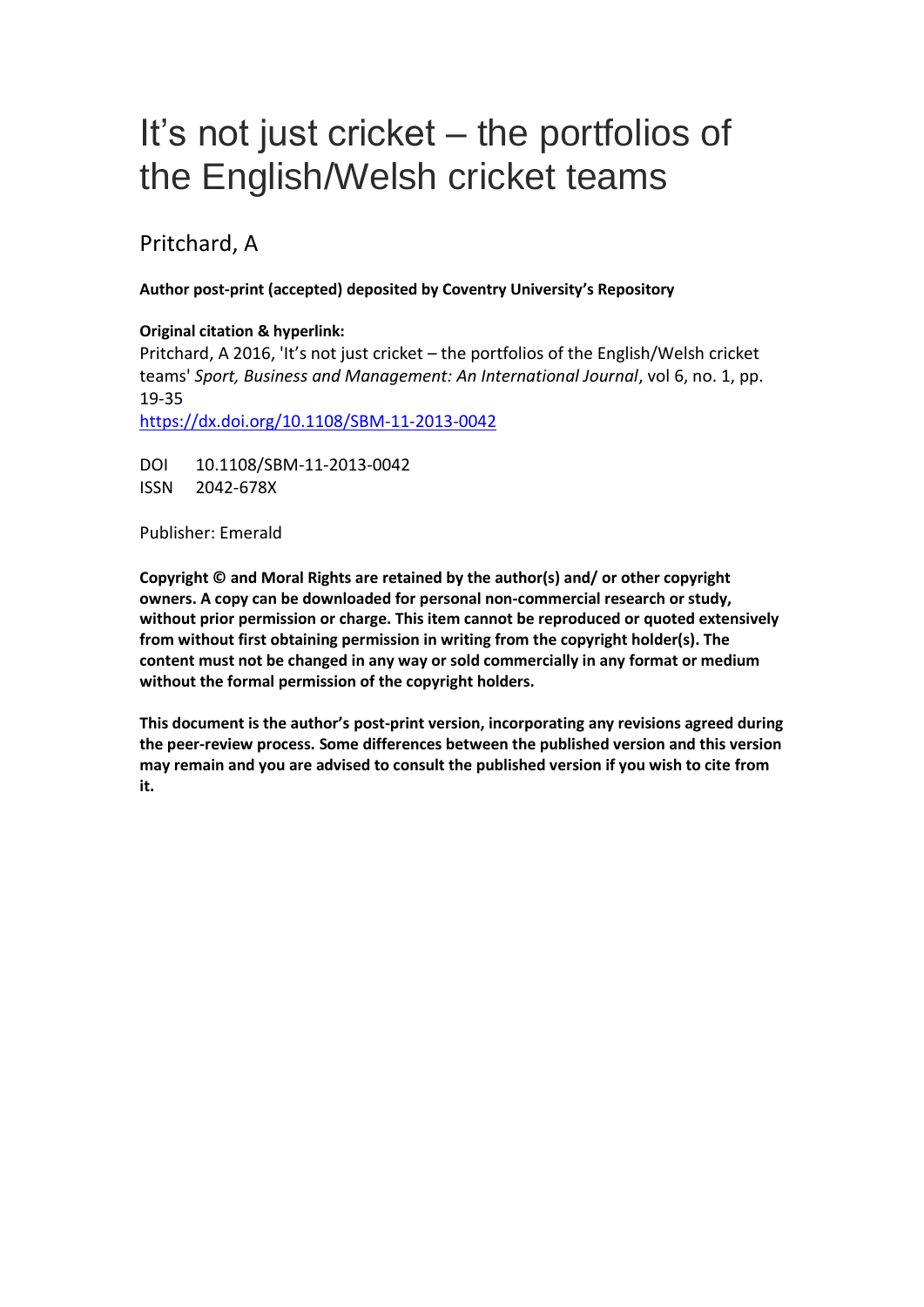## **It's not just cricket – the portfolios of the English/Welsh cricket teams**

#### **Abstract**

**Purpose**- The aim of the article is to examine the range of products and services offered by the professional cricket teams in the UK. To what extent have they added to their core activity of staging matches?

**Design/methodology/approach**- A case study approach was adopted using both quantitative and qualitative methods. The accounts of the 18 teams and the governing body were reviewed to analyse the flow of income within the sport and categorize its sources. Interviews were then held with senior commercial staff of twelve of the teams.

**Findings**- All of the teams had engaged in brand extensions, offering a category of products/services that were more concerned with facilities utilization. These were not aimed at fans of the teams, as with conventional sporting extensions, but at a different market. Though there was some overlap between customers. The use of alliances and joint ventures was common in the provision of these lines.

**Research limitations /implications**- The research is limited to a single sport, with the portfolio being investigated from a management as opposed to a consumer perspective. The findings are likely to be relevant to other sports teams, particularly SMEs, where income from the sport alone is insufficient to maintain professional status.

**Originality/value-** This paper adds to the previous research on typologies of brand extensions in sport by incorporating product/service lines that were aimed at resource utilization and different markets.

**Keywords:** Sources of income, sports products, brand extensions, facilities utilization, cricket

**Paper type:** Case study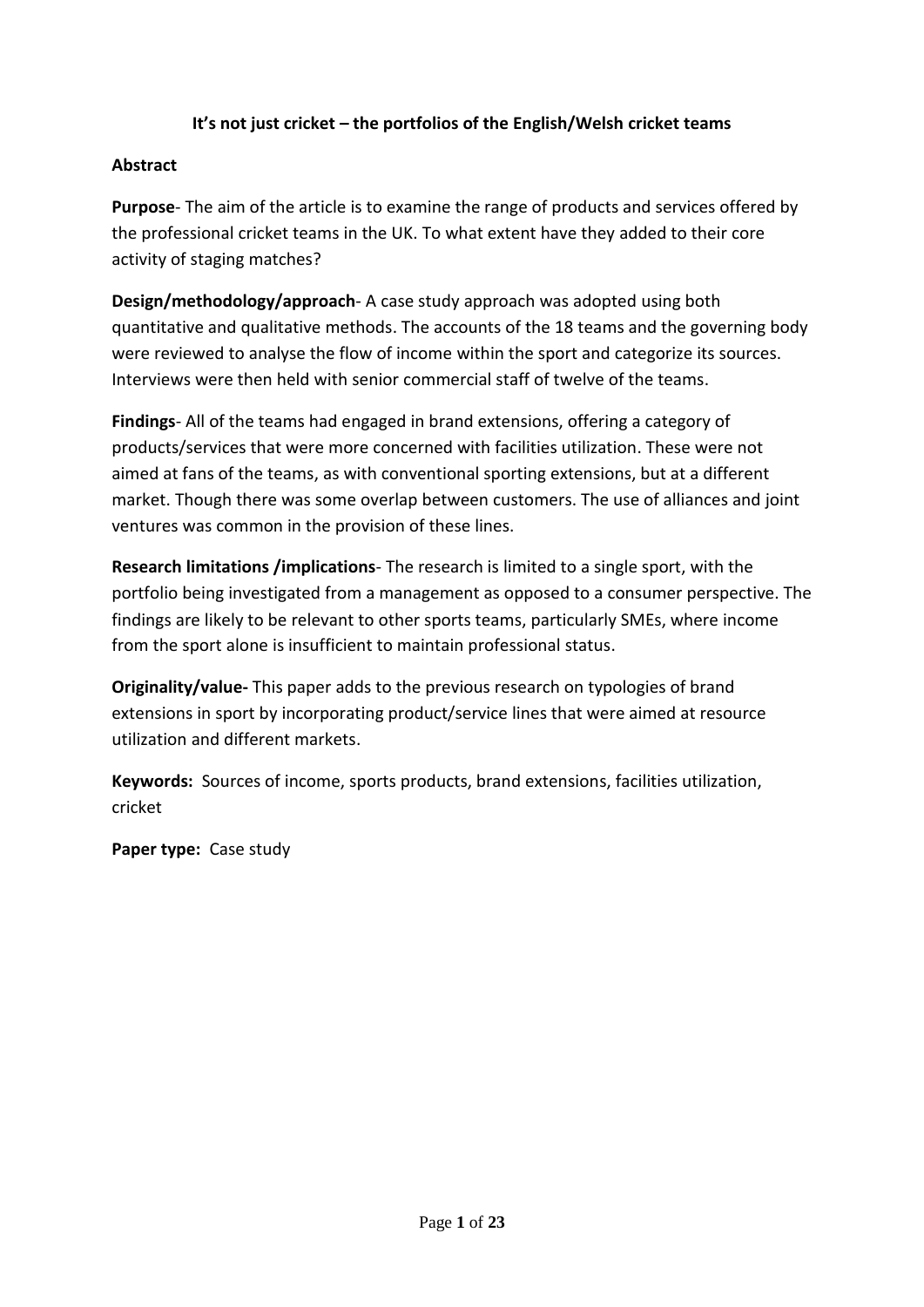#### **Introduction**

Professional sports teams and the leagues they compete in generate income from a range of sources. The most successful generate far more revenue from broadcasting and commercial sources, including sponsorship, than they do from spectators who attend matches (Deloitte, 2012; Kern et al., 2012). A further corner-stone of their commercial strategy has been through brand extensions that enable additional contact between teams/leagues and their supporters (Richelieu and Desbordes, 2013; Walsh and Lee, 2012; Abosag et al. 2012; Hill and Vincent, 2006; Chadwick and Clowes, 1998). However, this research has tended to focus on teams who operate nationally. Little research has been conducted on those teams who are small and medium-sized enterprises (SMEs), with an annual turnover of less than €50 million and limited resources (Moore and Levermore, 2012). These are likely to operate in a restricted geographical areas as regional brands (Couvelaere and Richelieu, 2005) limiting their potential for growth. These constraints may lead to the development of a product/service portfolio that includes lines that are aimed at a different market, not concerned with fan allegiance and whose primary concern is facilities utilization.

The rationale for the paper is to examine the portfolio of products and services offered by the teams in English and Welsh cricket. It contributes to the literature on brand extensions in sport by incorporating into the study additions to the portfolio that are not aimed at fans of the team, but at a different market. This type of addition has received scant attention in a sporting context. The Types of extension strategies typology developed in the context of U.S.A. professional team sport was used as a framework (Apostolopoulou, 2002). However, there was a need to adapt it because of the different sporting context and its limited analysis of extensions that utilize facilities. The sport of cricket was selected for analysis because it has long established teams. All 18 have been professional since the 1920s, with the exception of Durham who turned professional in 1992 (Wagg, 2012). Both the academic (Shibli and Wilkinson-Riddle, 1997 & 1998) and practitioner literature (Stoner, 2013; Jones, 2012) accept that it is a sport where relying on income from spectators who attend matches is not feasible, to maintain commercial viability income is needed from other sources.

This paper commences by reviewing the literature into income streams in professional sport, proceeding to present an overview of research into the sporting offering. It then explains how domestic cricket is organized in England and Wales, describing brand extensions of the teams. The flow of income and its sources are then calculated for the sport and teams to show why a portfolio based approach is necessary. The results of a study to investigate the range of products and services marketed by the teams are presented. A revised typology is devised, developing the work of Apostolopoulou (2002), implications and conclusions of the study are then presented.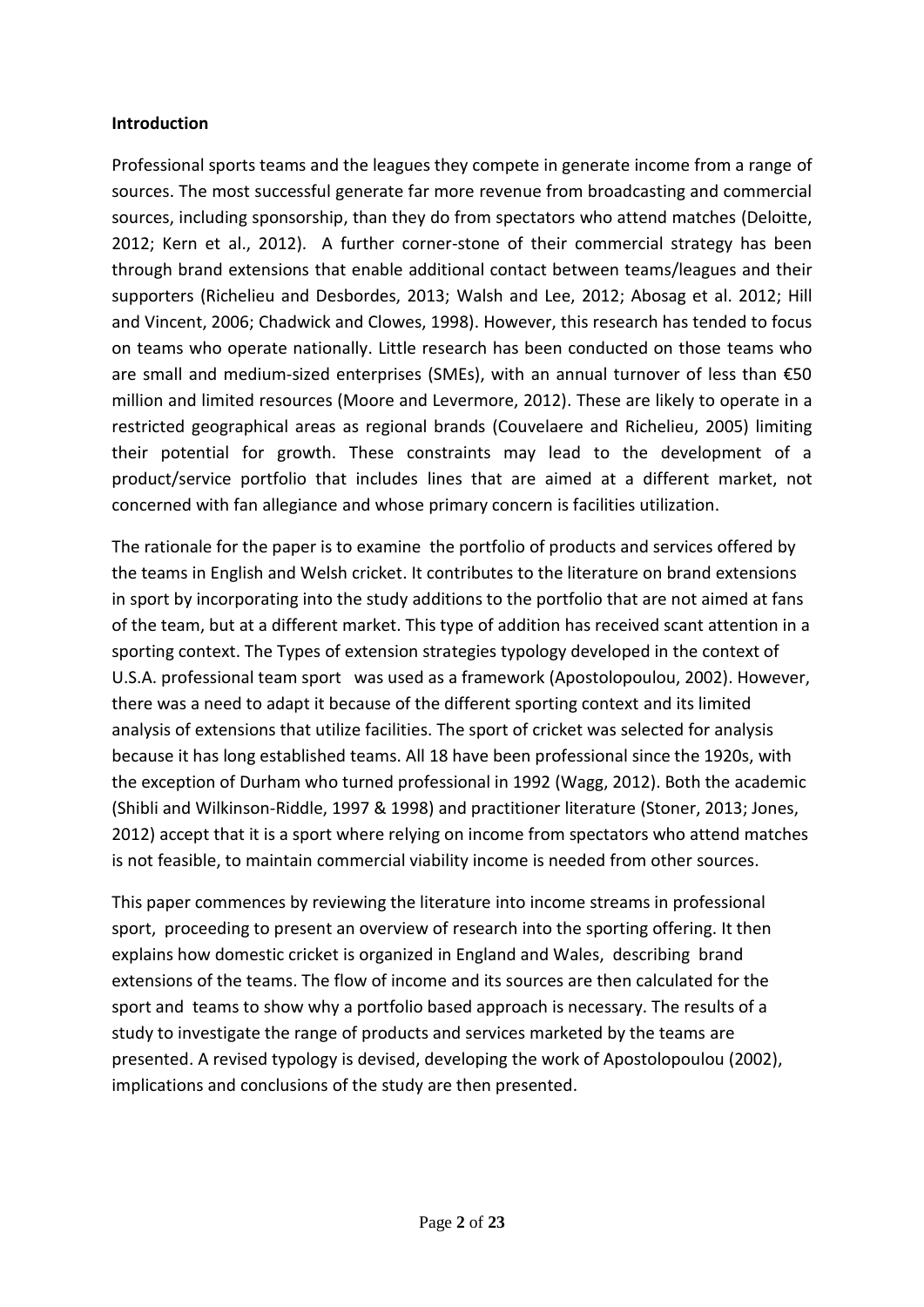#### **Literature review**

#### Income streams in professional sport

The changing nature of sources of income in professional sport started to attract academic interest in the 1990s. Mason (1999) examined commercial viability in sport and noted that most clubs and leagues originally relied solely on gate receipts to maintain financial viability. In the modern era income was generated from four distinct groups: fans, who attend games; media companies, who purchase the rights to show games; communities, who build facilities and offer support; and corporations, who purchase teams and/or provide revenue through commercial association. The growth of broadcasting has led to some leagues and clubs becoming delocalised and having greater geographical appeal.

Andreff and Staudohar (2000) examined the changing nature of income streams in sport. Under the traditional model the main source of income was gate receipts. Some clubs augmented this with advertising, sponsorship and subsidies from organizations that were usually located in close geographical proximity. This was referred to as the spectatorssubsidies-sponsors-local model (SSSL*).* The emergence of new sources of finance during the 1980s and 1990s through deregulation in broadcasting, together with the increased interest of entrepreneurs and corporations led to more professional management of commercial operations. A contemporary model of income based on media-corporations-merchandising and markets (MCMMG) emerged. These were no longer local but global markets. The importance of media coverage in terms of finance, commercial rationale and organizational skills is generally accepted within the literature (Pritchard, 2011).

Borland and MacDonald (2003) contrasted direct demand for either live attendance or watching broadcasts and derived demand, where the contest was used as an input in the production of another good or service. The latter group includes broadcasters seeking to market programme content to advertisers or subscribers; and organizations using sport for commercial purposes through sponsorship, advertising and merchandising. The authors believe it is difficult to generalise about commercial motives, but derived demand was dependent on the ability of a sport to provide producers of goods and services with access to profitable markets.

#### The sporting offering

A concurrent stream of research focuses on the marketing of additional products and services, as opposed to the sources of finance stemming from the match itself. It acknowledged that teams and leagues had developed a range of products and services that went beyond matches. In a generic business sense Aaker (1996) defines brand extension as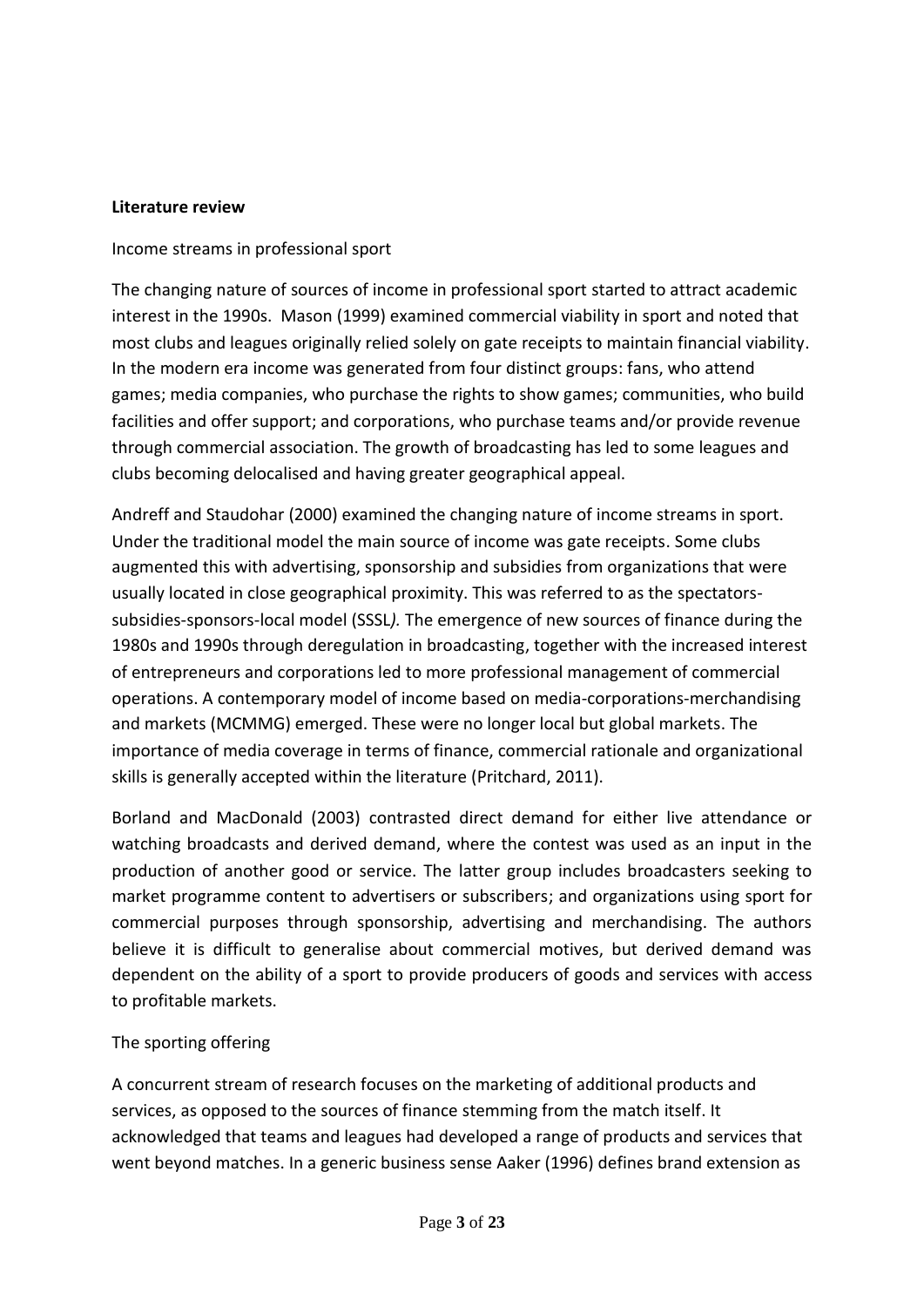the attaching of a name to a newly created product that exists in a new product category. In a sport related context Chadwick and Clowes (1998) define the core product as the sporting event and the activities directly associated with it, such as the sale of programmes and refreshments. They noted a proliferation of brand extensions by English football clubs that were necessary to grow the business. A view endorsed by Gladden et al. (2001) and Hill and Vincent (2006) who both posit that teams will be increasingly viewed as brands and managed accordingly with the aim of building brand equity and increasing team valuation.

Campbell and Kent (2002) and Walsh and Ross (2010) both argue that in a sporting context extensions are popular and logical because they provide new products with a ready-made image. These are likely to attract those who have a high degree of emotional attachment to teams they support. Others observe that they can provide increased avenues for interaction between a club and its fans, attract new consumers and contribute to financial viability (Apostolopoulou, 2002; Walsh et al., 2012).

Apostolopoulou (2002) developed a typology to classify extensions into five categories: sport activities, including training and coaching; match entertainment, such as cheerleaders and music bands; media, such as broadcasting; information related, such as web sites and team publications; and those that had a low perceived fit to the core product, such as health clubs and credit cards. These may be operated with a club's sponsor or partner.

What was not made explicit was to how perceived fit was defined. In a generic business sense Tauber (1988) measured it by the extent to which it was a logical and appropriate offering. Aaker and Keller (1990) view it as a function of the ability to transfer expertise and complement the existing brand. In a sporting context Campbell and Kent (2002) use the term brand concept consistency (Park et al. 1991) to measure the extent to which a sport's abstract meaning could be developed through brand extensions. Observing the need to preserve tradition and maintain quality standards. Papadimitriou et al. (2004) argue that there needs to be some sport-related element such as use of a team's names, logo and colours to facilitate connection in the mind of fans. Walsh et al. (2012) believe that sporting fit can be established by a similar brand image, use in similar settings and if consumers feel the organization has some sort of established expertise in the area.

This stream of literature focuses on brand extensions to existing customers. It has paid scant attention to those that use the facilities of a team but do not seek to capitalize on the connection with its fans (Richelieu and Desbordes, 2013; O'Reilly and Nadeau, 2006). These product/service lines are likely to transfer expertise that derives from managing a sport team. Although there is use in a similar setting they are aimed at a different market segment, non fans. It may also be an area where they may not have a ready-made image (Campbell and Kent, 2002; Walsh and Ross, 2010) but may through positive consumer experience enhance the parent brand, the team (Walsh et al., 2012). The paper fills this gap in the literature by incorporating into the study those brand extensions that make use of a team's facilities but are targeted at non fans.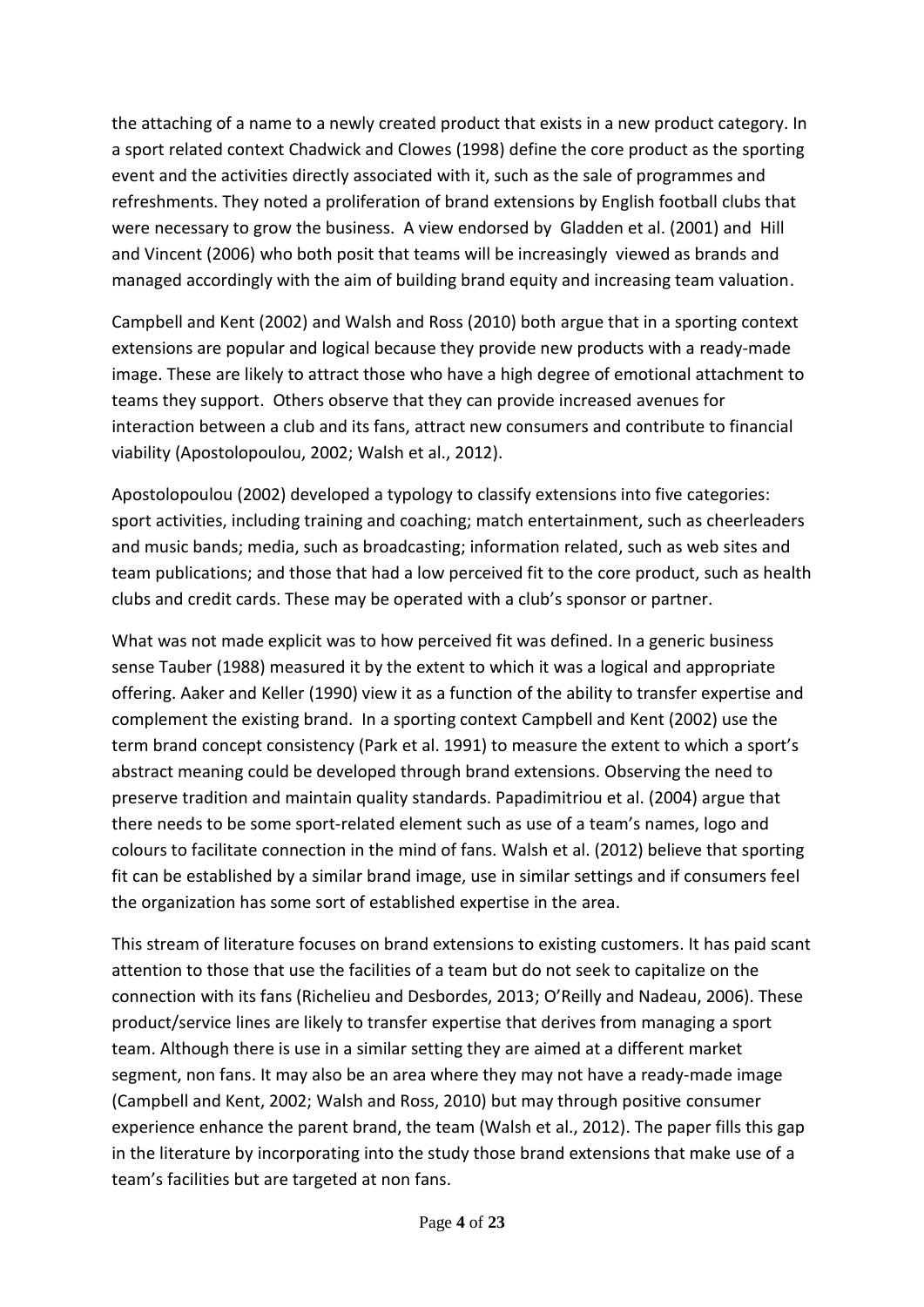## The organization of Cricket in England and Wales

Since 1997 the sport has been governed by the ECB (English and Welsh Cricket Board), a company that was created to take responsibility for all cricket in the two countries. For an outline of developments within the sport refer to Kuenzel and Yassim (2010), Bennett et al. (2007) and Paton and Cooke (2005).The ECB generate income through the proceeds of the staging of international matches, the sale of broadcasting and media rights, government grants and commercial activities. Some of this income is used to provide grants to the teams to support the domestic game, in 2009 this was the largest part of their expenditure (ECB, 2010). In turn the counties provide the national team with its players and the grounds that are used to stage international matches. These are by far the most lucrative games in the sport (Bennett et al., 2007). Unlike other team sports there is competition between international and domestic cricket as they are played at the same time (Paton and Cooke, 2005).

Currently there are three professional formats of the game, played in a season that begins in mid April and concludes in September: First class, which is played over four days; One day matches, which last for up to eight hours; and T20, which last up to four hours. First class cricket at domestic level has been in decline for a long time as a spectator sport and this led to the introduction of one day cricket in the 1960s (Preston, 2006). T20 was launched in England and Wales in 2003 as a shorter format of the game to attract a new younger audience to the sport (Hyde and Pritchard, 2009).

## Brand extensions in cricket

Shibli and Wilkinson-Riddle (1997 & 1998) analysed the published accounts of the counties for the 1995 season noting that they derived substantial income from their commercial activities, that income was insufficient to pay for the core activity of cricket and that they were heavily reliant on grants from the ECB for financial viability. More recent studies have also commented on the counties dependency on subsides (Mintel, 2006; The Economist, 2003). County cricket is constrained in terms of its ability to market its core product, matches, by a number of factors including interest in the sport, the six month length of the season and the limited capacity of the grounds (Chadwick and Clowes, 1998).

Wright (2011), Gibson (2010) and Garrahan and Owen (2005) all observe that the majority of teams have diversified into activities such as conferencing and banqueting. Turning their grounds into multi-purpose locations and developing non-cricket activities to ensure all year round income. Using the facilities to extend the brand is evidenced by Gloucestershire running a gym, Hampshire providing golf facilities and Kent a physiotherapy clinic. Stern (2011) claims this is the most profitable part of Kent's business. This approach to portfolio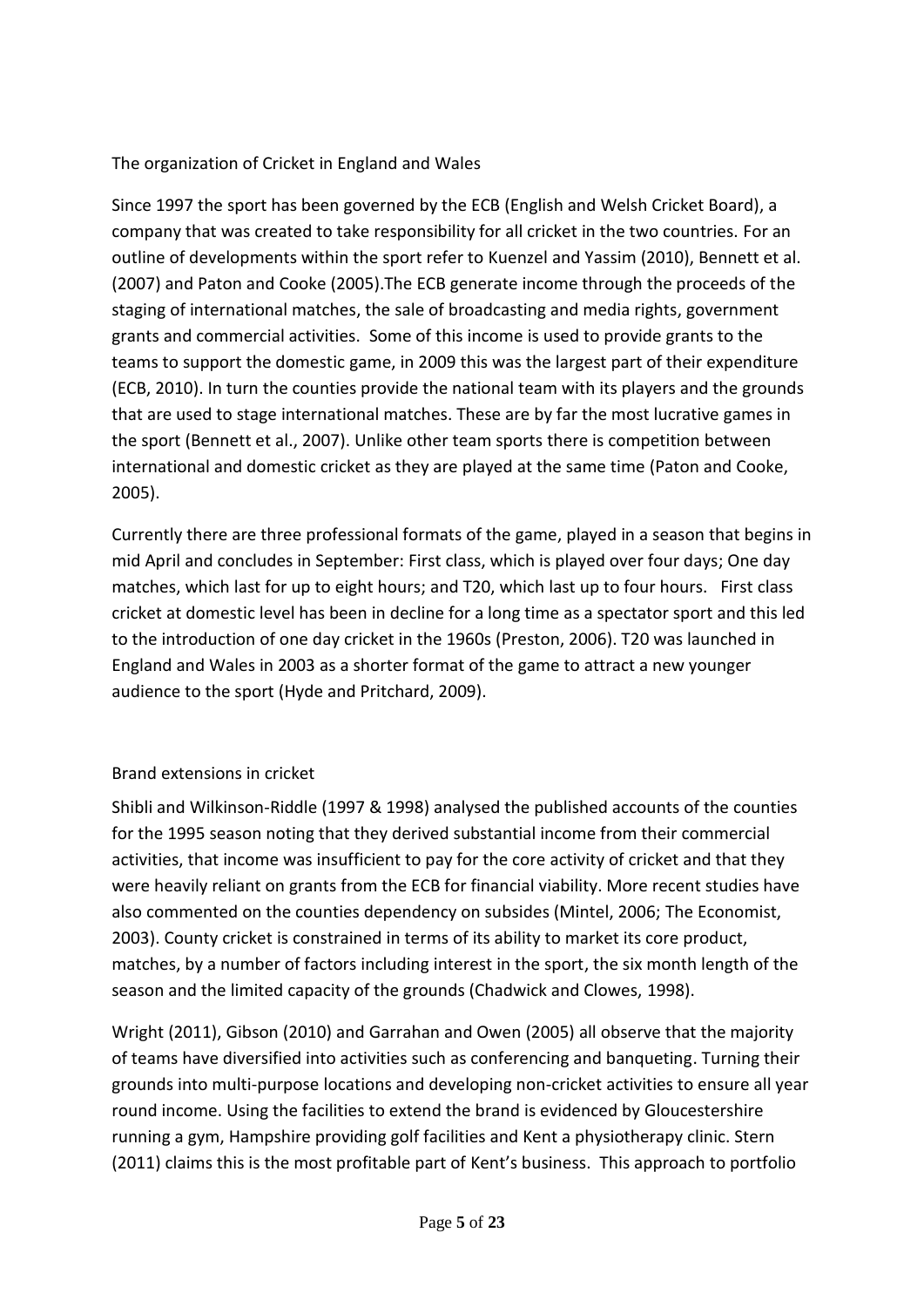management is well illustrated by the vision statement of Rose Bowl Plc the holding company of Hampshire who describe their vision to be an iconic international venue hosting cricket, entertainment, leisure and business (Rose Bowl Plc, 2011).

These initiatives are varied and done on a team basis. However, this is not without risks. Mintel (2006) describe cricket watchers as male and ageing, yet some of the music ventures have targeted young females, a market that the teams do not have a great deal of experience in. Lancashire reported income of £2 million and a surplus of £960 000 from the staging of pop concerts. These offset the loss in income, though not profit, caused by a reduction in international matches (Lancashire, 2009). Kent reported a loss of over £190 000 from the same type of venture (Kent, 2009).

Though the typology of Apostolopoulou (2002) provides a useful conceptual framework it has a number of limitations. It has only been empirically tested in a North American context. It does not distinguish explicitly between extensions that are aimed at participants and spectators. It does not examine extensions from the perspective of facilities utilization and it has not been applied to SMEs (Moore and Levermore, 2012). This article attempts to develop the model by incorporating brand extensions that make use of the team's facilities, are aimed at a different market segment (Walsh et al., 2012); and may be developed with commercial partners (Lee and Walsh, 2011).

## **Objectives**

- To model the flow of income within the sport quantifying the different sources of income of both the ECB and the 18 teams, using the model of Andreff and Staudohar (2000)
- To develop a typology of the product/service portfolio adapting the model of Apostodoulou (2002)
- To contrast the range of brand extensions. Are there categories that are marketed in a different manner and to different markets?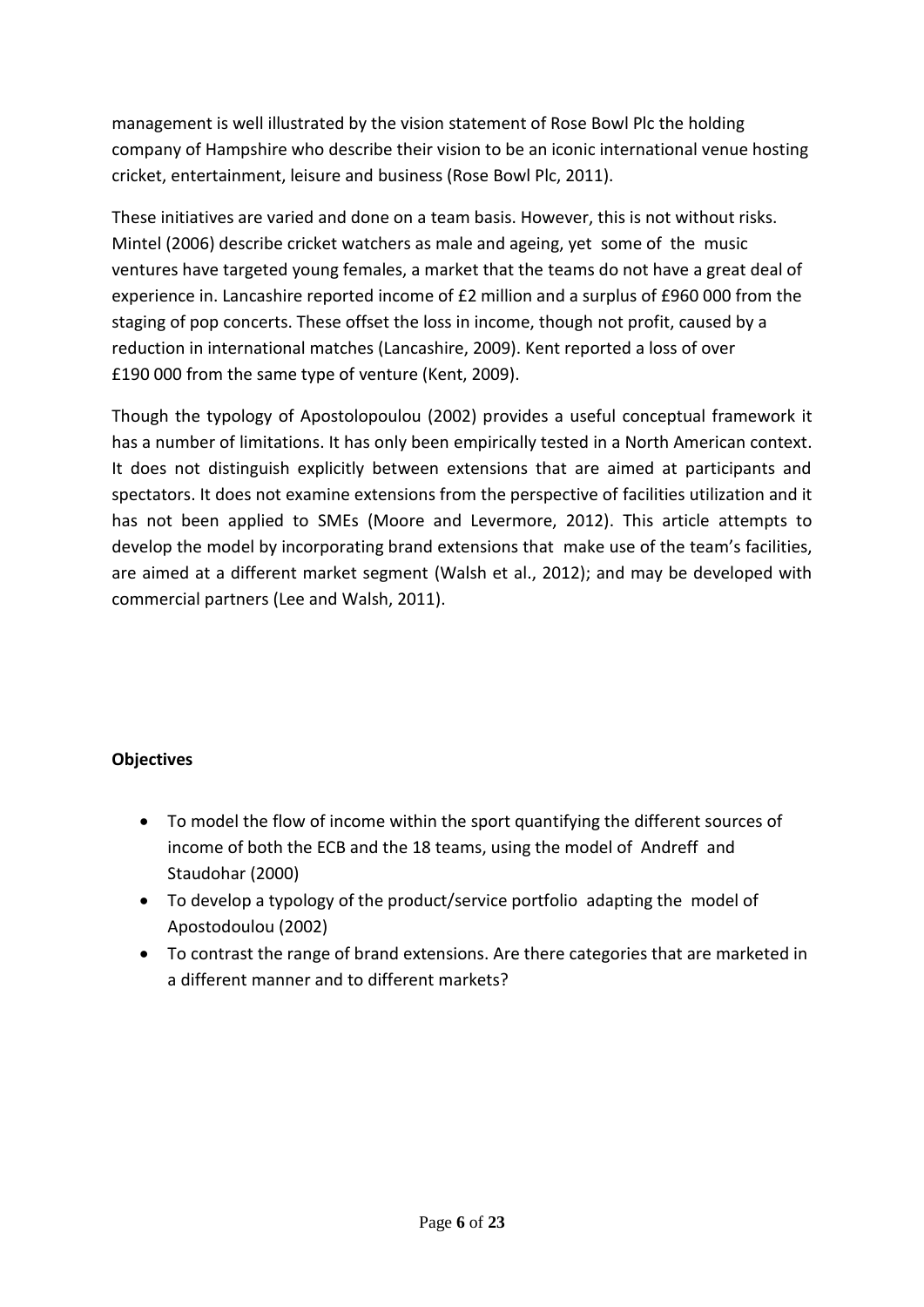## **Methodology**

A case study approach was adopted as this method is preferable when the research deals with questions of "how and "why" things were done, the focus is on contemporary events and it uses multiple sources of evidence (Yin, 2014). The essence of this approach is to illuminate a set of decisions, their implementation and results (Schramm, 1971). In this case secondary data sources, the financial accounts of the teams and in-depth interviews were used in order to build an in depth picture of the case.

The research approach is also deemed appropriate when it is carried out in close interaction with practitioners and it deals with real management situations (Gibbert et al. 2008). A criticism of this approach is in the ability to generalize from case studies (Yin, 2014; Dawes Farquhar, 2012). Though it is accepted that the findings of the study may be contextual to cricket, they also may be applicable to SMEs in other sports. Particularly those, who have difficulty maintaining commercial viability based on income from their core product, matches.

The annual accounts for the 18 teams and the ECB report for the year ending in 2009 were collected. The counties use different accounting periods but for the purpose of this research this is not regarded as problematic as the reports all cover the 2009 playing season. This information together with other secondary sources, see figure 1, allowed for an estimation to be made of the annual value of the sport for the season. It also helped put the teams' turnover in the context of the sport in England and Wales.

The income streams of the teams were then divided into three categories grants from the ECB, attendance income and commercial income. Attendance income is for domestic matches only and includes both membership fees and payments made at the gate. All other non attendance income is included under the heading commercial income. International matches are included in this category because they are allocated by a bidding process and by inference commercial activity is needed to win staging rights. It also allows in some cases for the calculation of both county and international matches as a percentage of total income.

The counties were then all contacted by email to try and arrange a telephone interview with a senior member of their staff to discuss the range of products and services they offer. Twelve semi-structured interviews were then held over a period of a month with four Chief Executives, five Commercial Directors and three Marketing/Commercial Managers of the teams. Each lasted about 30 minutes with the same twelve questions asked concerning the range of products/services offered. These interviews helped corroborate findings from reviewing the annual accounts. Although it is accepted that a limitation of this line of inquiry is that there may be problems of recalling events and reflexivity in that the interviewer may have influenced respondents (Yin, 2014).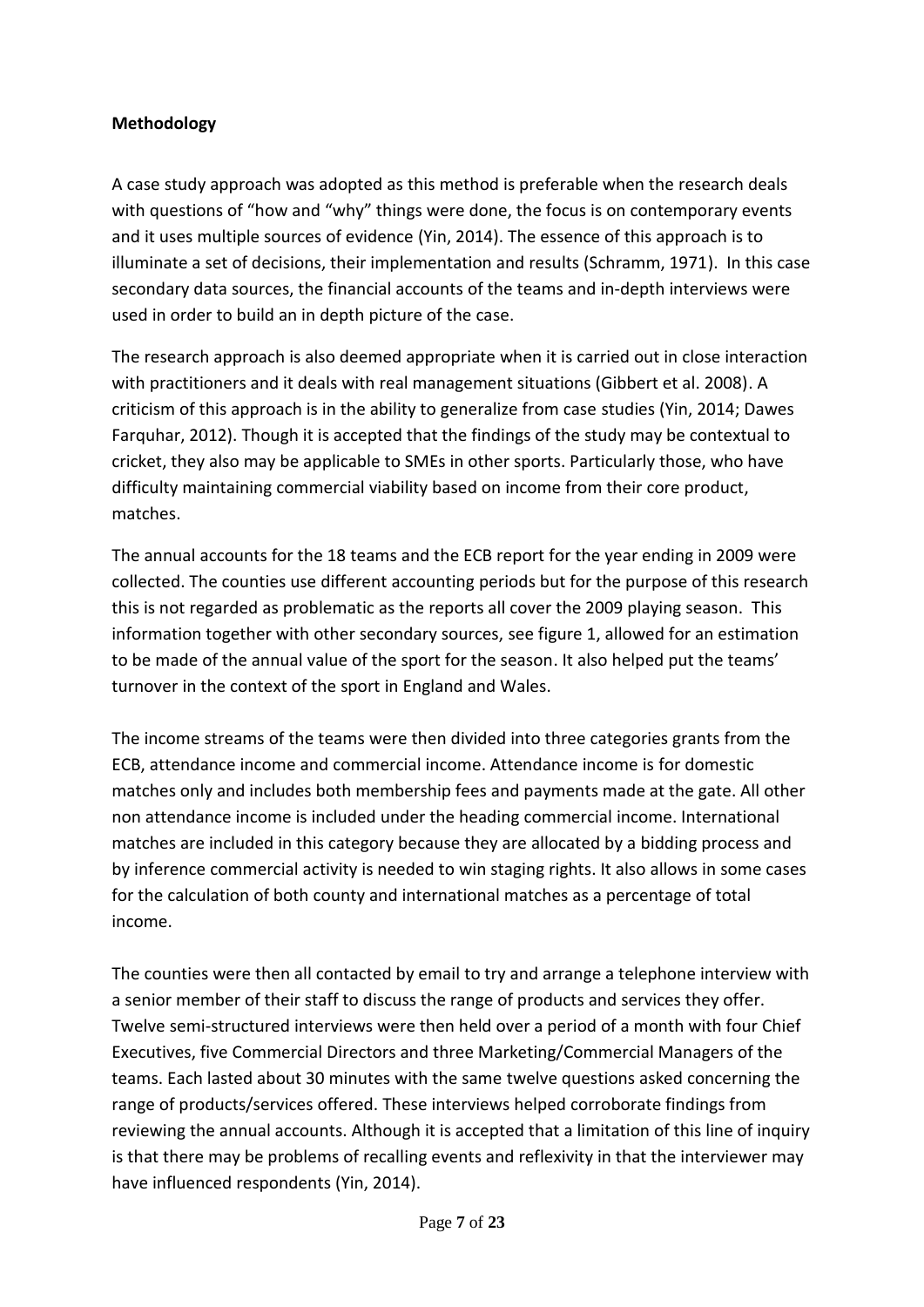These questions were divided into four areas, see appendix one. The first was the manner in which matches and facilities were marketed. As a review of the teams' accounts indicate that parts of the portfolio are concerned with facilities usage and not related to cricket. The second markets as practitioner research has identified that some of these brand extensions may not be aimed at cricket fans (Wright, 2011; Stern 2011; Gibson, 2010). The third joint ventures/ alliances, as these have been observed to be commonplace in the offering of additions to the core product in the area of sport (Lee and Walsh, 2011). The final area was co-ordination and information sharing. Though previous research has led to the devising of a typology it has not contrasted the roles of individual teams and governing bodies in making decisions on brand extensions (Apostodoulou, 2002).

#### **Findings**

## The flow of income in the sport

The sources of ECB income are shown in figure 1. Turnover in 2009 was £115 million, over 70% of this coming from broadcasting and sponsorship income (ECB, 2010). The main interest of these commercial partners is in international as opposed to domestic matches (Bennett et al, 2007). Gillis (2009) notes the increasing dependency on broadcasting rights, exclusive rights have been held by BSkyB since 2006, estimating that over half of ECB income after 2010 will come from this source. Shibli and Wilkinson-Riddle (1998) estimated the figure to be 38% in the 1996 season. As figure 1 shows the sport operates on a MCMM model, though it is heavily reliant on the media stream (Andreff and Staudohar, 2000). Ultimately the counties are dependent on this. Any large reduction in the value of media rights is likely to lead to a reduction in ECB grants. Though £35 million is given in grants to the counties, estimates are that the counties who staged international matches returned £10 million in staging rights (Wright, 2011).

In terms of valuation of the sport of professional cricket in the UK, this amounts to about £206 million. This constitutes ECB turnover of £105 million (excluding bids for staging international matches), county match day income of £18 million and county commercial income of £83 million. The counties are generating more money from commercial activities than their core activity of staging domestic cricket matches.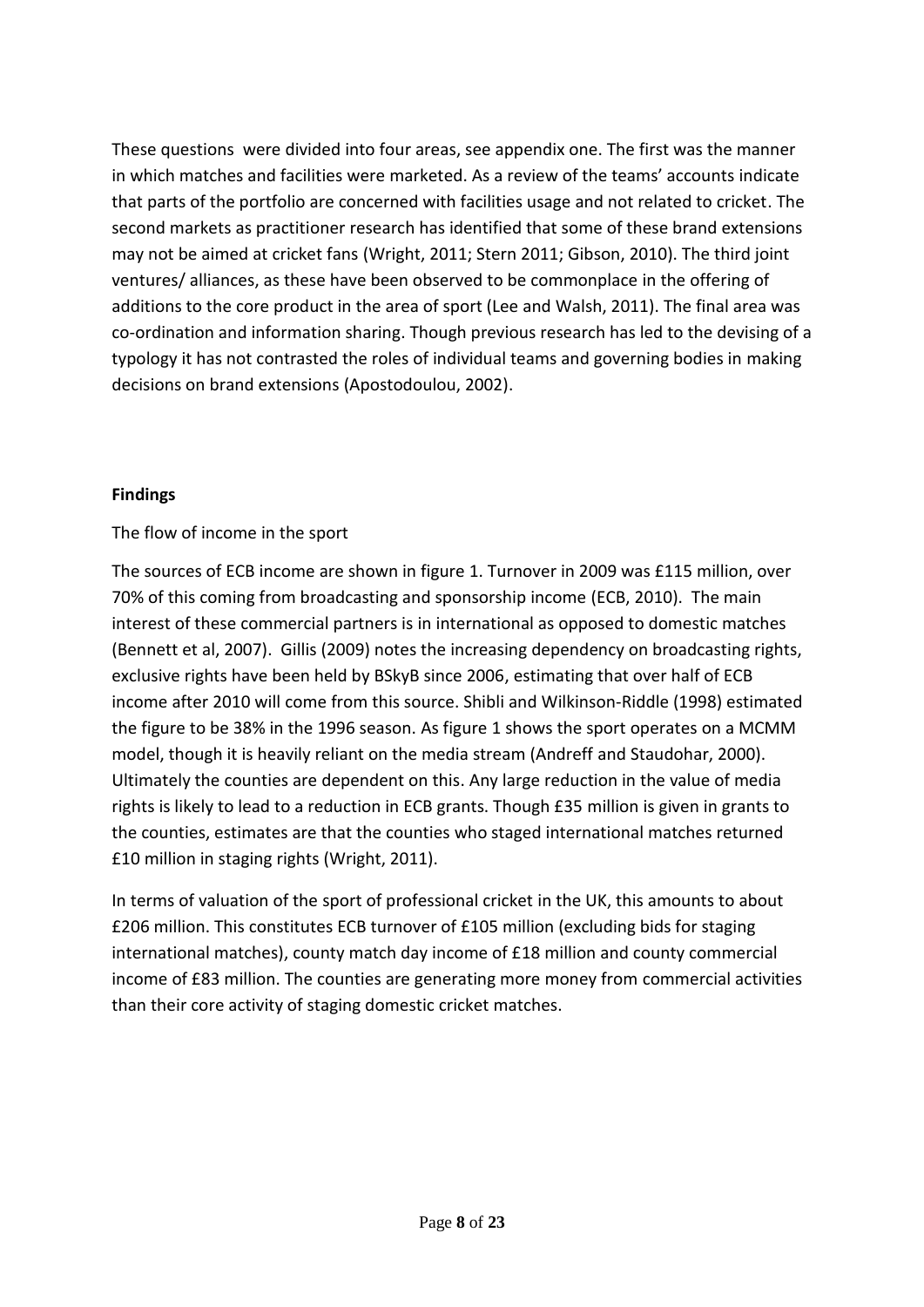

**Figure 1: The Flow of income in English and Welsh cricket 2009 (£ millions)**

Sources: Wright (2011), ECB (2010), Gillis (2010), Smith (2009), Tennant (2007), Pengelly (2006), Counties annual accounts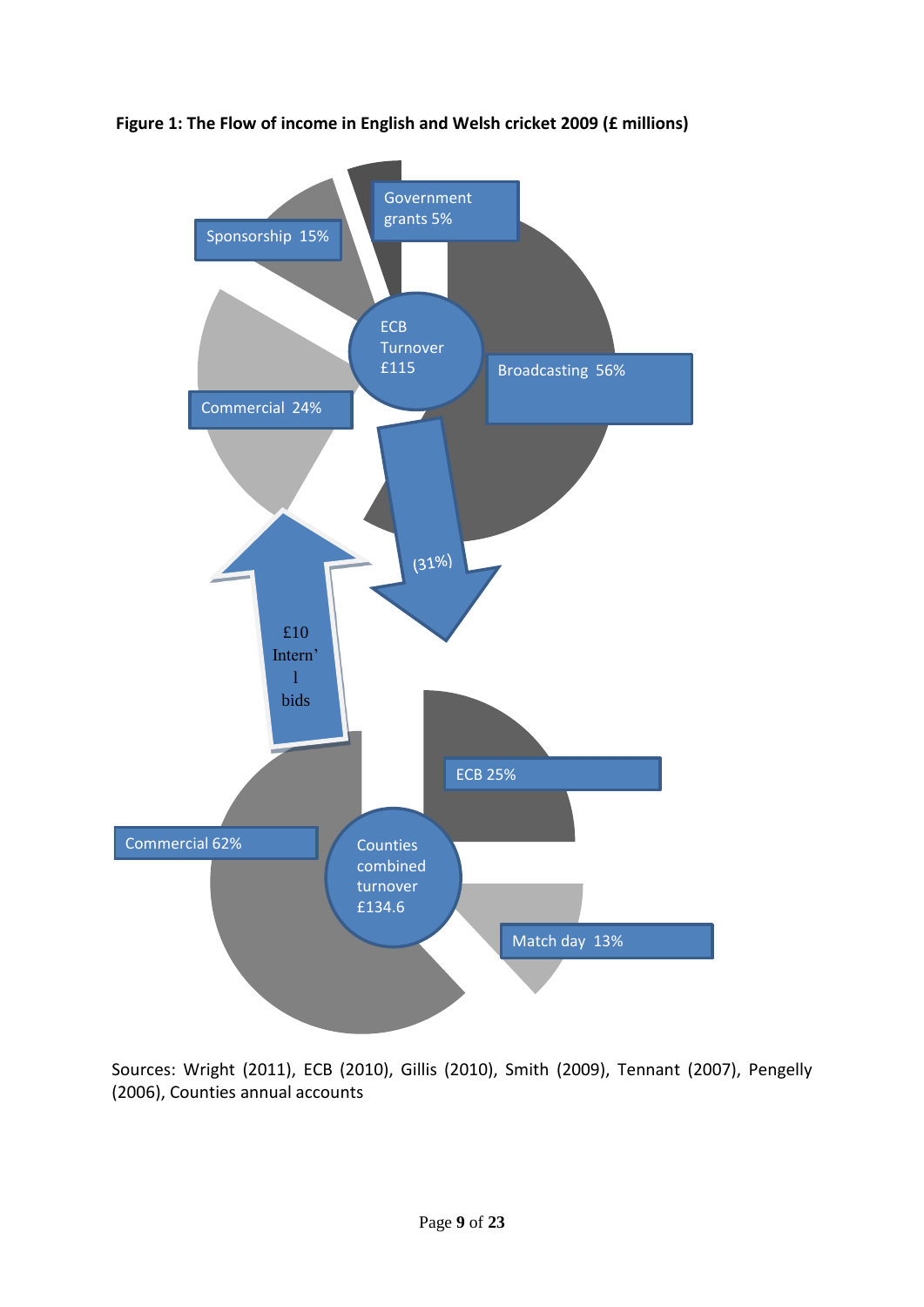#### Teams income

The individual teams can be divided into three categories based on the size of their grounds and facilities: A and B, which stage internationals games; and C, which stage county games and other non England internationals (Wright, 2011). The value of staging international matches is illustrated by Gloucestershire obtaining 18% of their total turnover from a single one day international. Glamorgan obtained 50% from the staging of a five day Test match.

Those with the smaller grounds in category C, most have capacities below 10000, are particularly reliant upon the ECB for income and are unlikely to be viable without it (Shibli and Wilkinson-Riddle, 1997). Using Andreff and Staudohar's (2000) classification they are SSSL. They are constrained in terms of attendance income by a limited amount of interest in attending matches and ground size. They are regional brands (Couvelaere and Richelieu, 2005) and their sponsors are mainly local companies (Smith, 2009). As table 1 shows all bar one gain more income from commercial sources than match day income. Middlesex are the exception as they are tenants at their ground as opposed to owners. A number of the counties are loss making, illustrating the need to develop a portfolio of products/services in order to ensure financial viability.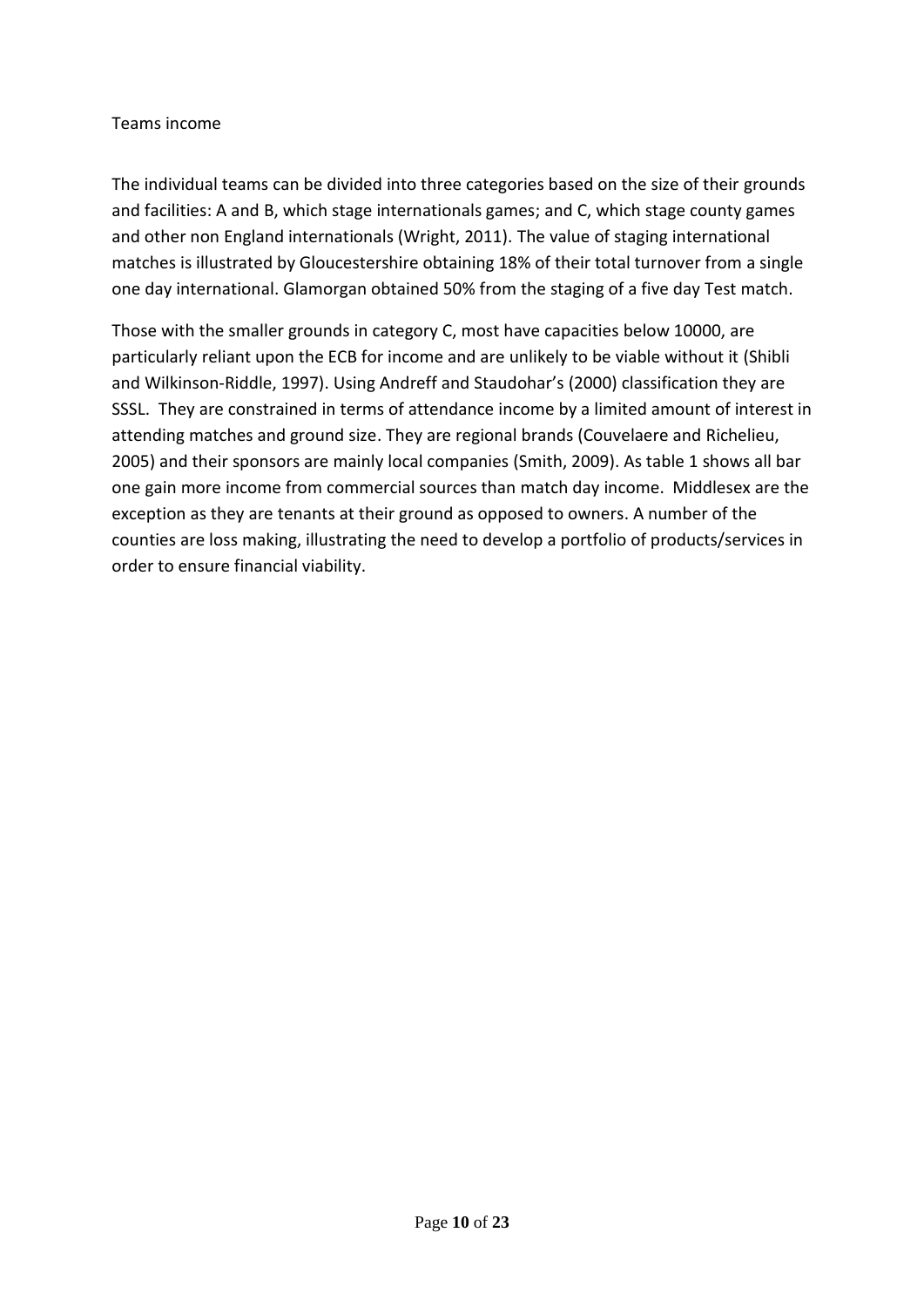| <b>Counties</b>   | <b>Turnover</b><br>(000s) | Pre tax<br>Profit/<br>(loss)<br>(000s) | Ground<br>category | <b>ECB</b><br>(%) | <b>Attendance</b><br>day (%) | <b>Commercial</b><br>(%) |
|-------------------|---------------------------|----------------------------------------|--------------------|-------------------|------------------------------|--------------------------|
| <b>Surrey</b>     | 25465                     | 752                                    | A                  | 6                 | 8                            | 86                       |
| Warwickshire      | 15685                     | 1156                                   | A                  | 11                | 4                            | 85                       |
| Lancashire        | 12214                     | (605)                                  | A                  | 16                | 21                           | 63                       |
| Glamorgan         | 11595                     | 338                                    | A                  | 20                | 6                            | 74                       |
| <b>Yorkshire</b>  | 8449                      | 699                                    | A                  | 19                | 13                           | 68                       |
| <b>Notts</b>      | 7180                      | (149)                                  | A                  | 31                | 9                            | 60                       |
| Hampshire         | 7073                      | (160)                                  | A                  | 28                | 16                           | 56                       |
| <b>Durham</b>     | 6936                      | 146                                    | A                  | 27                | 8                            | 65                       |
| <b>Sussex</b>     | 5873                      | (15)                                   | C                  | 37                | 25                           | 38                       |
| <b>Kent</b>       | 5029                      | (812)                                  | C                  | 37                | 21                           | 42                       |
| <b>Somerset</b>   | 4501                      | 6                                      | C                  | 39                | 23                           | 39                       |
| <b>Essex</b>      | 4400                      | (355)                                  | $\mathsf{C}$       | 38                | 30                           | 32                       |
| <b>Middlesex</b>  | 4316                      | (114)                                  | A                  | 43                | 33                           | 24                       |
| Worcestershire    | 4009                      | (118)                                  | C                  | 48                | 18                           | 34                       |
| Glouc'shire       | 3817                      | (182)                                  | B                  | 42                | 13                           | 45                       |
| <b>Northants</b>  | 2892                      | 9                                      | $\mathbf{C}$       | 59                | 14                           | 27                       |
| <b>Derbyshire</b> | 2707                      | 14                                     | C                  | 60                | 11                           | 29                       |
| Leicestershire    | 2506                      | (22)                                   | C                  | 73                | 8                            | 19                       |
| <b>Total</b>      | 134.6                     |                                        |                    | 25                | 13                           | 62                       |

## **Table 1: Turnover of counties in the 2009 season**

Sources: Annual County Reports for 2009, Wright (2011)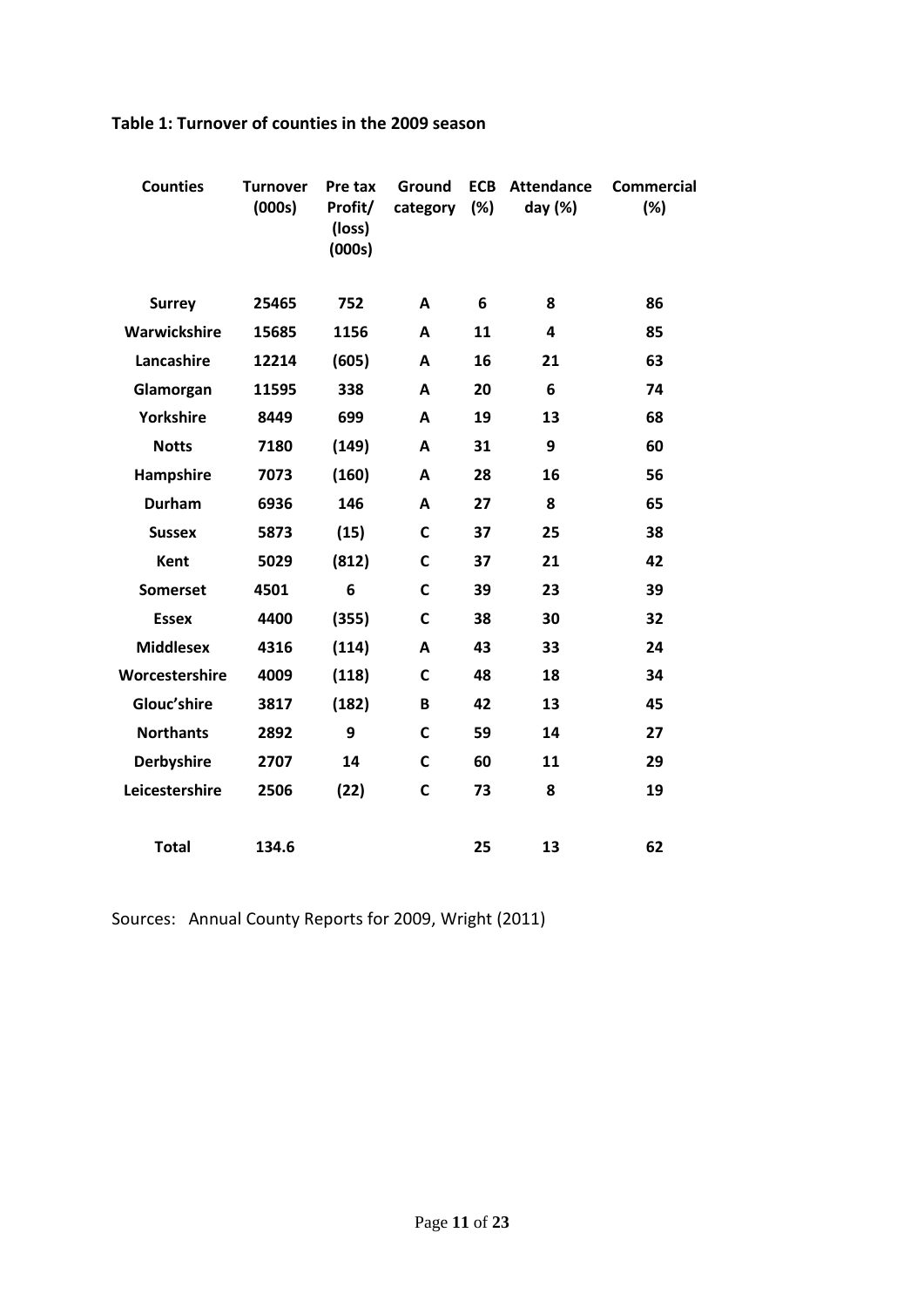#### **Interview analysis**

#### Matches and facilities marketing

All of the respondents said their team marketed the sport and the facilities of the venue in a different manner. What was evident was that the grounds were used for a wide range of events. Mentioned in the interviews were Christmas parties, cinema screens at the ground, conferences, dog shows, fireworks displays, musical concerts and weddings. Two of the teams had also rented out their amenities to organizations for filming adverts, one of these had also rented out the ground as training facilities for a foreign sports team. In addition to these ad hoc activities a number had continuous income streams through general shops, gyms, hotels and renting out office space. However, unlike brand extensions that had previously been identified in a sporting context these did not seek specifically to connect with core customers (Apostodoulou, 2002). Most remarked that they operate in a number of different markets, both consumer and organizational, and there was a need to market to them in a different manner.

A number of respondents also made the point that it was more productive to market the facilities to supporters rather than marketing cricket to users of the facilities. Getting people to come to the ground was seen as very useful as it showed off the facilities and may encourage visitors to return. A comment was made, "Our raison d'être is cricket... it is marketed very separately to the venue. Though cricket is our focus our biggest business is catering and events".

#### Markets

All teams spent time marketing the sport and the facilities to their local community, operating as regional as opposed to national brands (Abosag et al., 2012; Couvelaere and Richelieu, 2005). The exception to this was international matches that were marketed outside of the team's catchment area. A lot of effort had been put into improving participation amongst children through the ECB's Chance to Shine Programme in local schools. Most respondents thought that these activities if done well and as part of a planned programme increased interest in the sport and the team, but it was difficult to measure. These findings endorse previous research that show sporting organizations view themselves as having an obligation to develop their sport in the community (Morrow, 2013; Walsh and Lee, 2012).

What also emerged from the research was that in addition to the sport most were engaged in a range of activities within their local community that were not related to the sport. These introduced the facilities of the clubs to both consumer and business markets including local authorities, charities, health trusts and sports clubs. Some had given office space for free to small organizations because it might lead to increased interest in the team. One responded, "We are realistic enough to know that people will be using us for different thing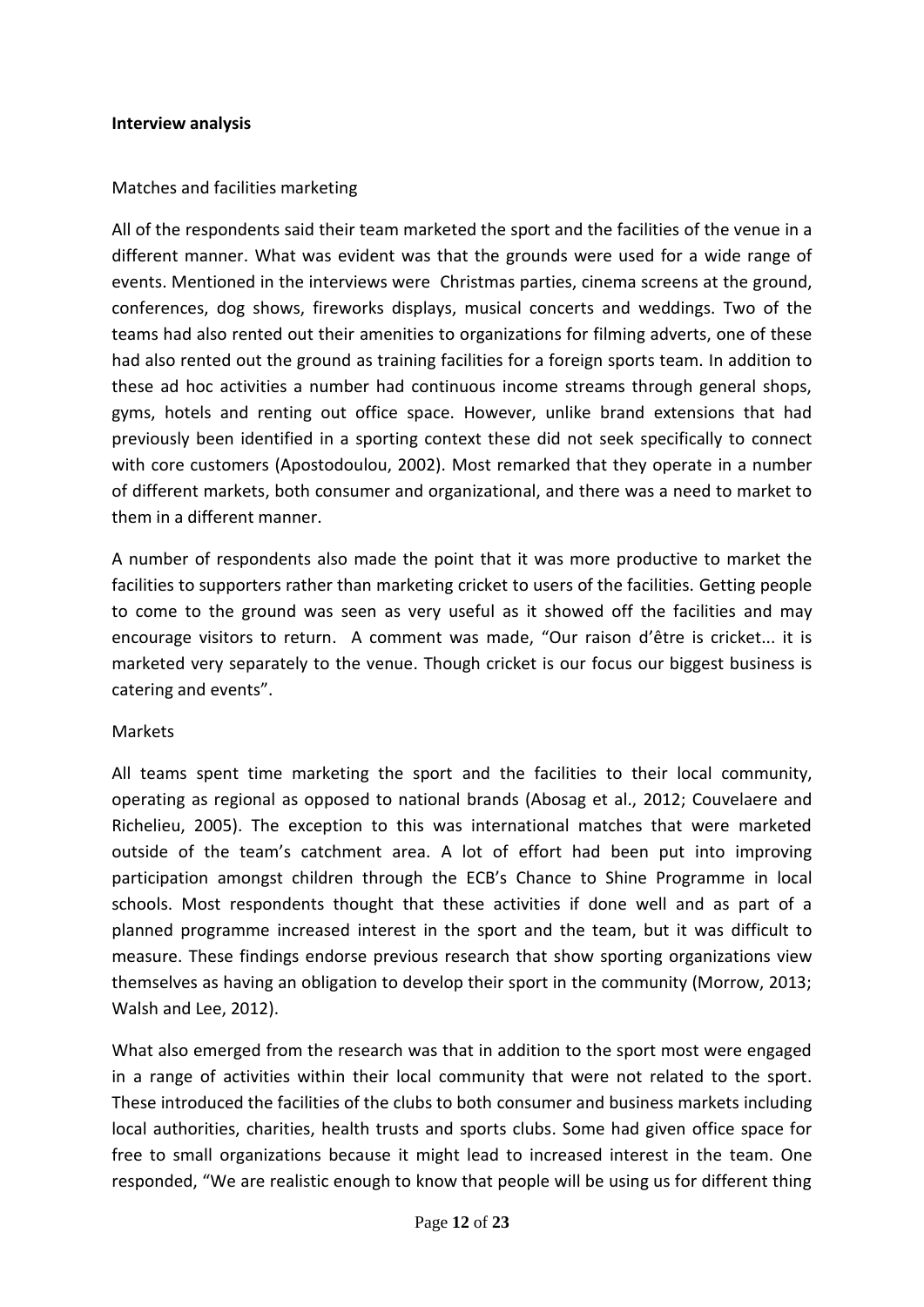and it is like the old Venn diagram, there will be a bit of overlap in the middle but we will be dealing with different groups of people". Most agreed the crossover was limited, a number estimated it to be a single figure percentage but they had difficulty tracking this. One made the point, "We retain the same business for Christmas parties and we know they like that part of us. What we do not know is whether they come back for the cricket".

## Joint ventures/alliances

Using partners to provide product/service lines at a team's grounds was a common occurrence, particularly in the areas of catering, hotels and music concerts. The decision as to whether to work with a partner depended on the nature of the business. One respondent commented that catering was an individual decision and depended on the clubs needs and what they could negotiate. Some teams used the same catering partner pointing out that the partner was a specialist in sporting catering and the agreement worked well as the teams were big customers.

A number said that if they knew the market well they would run an event on their own, such as firework displays. If they did not they would work with a partner. As one Commercial Director remarked, "We are good at running a venue...our strength does not lie in promoting non cricket events". These findings are consistent with previous findings in a sporting context, that a lack of certain skills and financial returns are drivers of outsourcing (Moore and Levermore, 2012; Lee and Walsh, 2011). Some ventures involved reciprocal arrangements with organizations who rented an executive box for corporate hospitality.

## Co-ordination and information sharing

In terms of co-operation between teams one remarked, "Geographically scattered around the country, each of us has a primarily local concern targeting our local residents. We collaborate and communicate in most areas we do not compete anywhere other than on the pitch". However, when asked for their opinion on the league providing guidance on the offering of products/services the view was best summed up by one respondent who said, "The grounds are different market places...the teams are so different you really need a bespoke business plan for each" .These findings are consistent with those of Couvelaere and Richelieu (2005) who observe that in France football clubs offer different product/services, dependent upon local market conditions. Another respondent added, "In certain areas we could gain economies of scale but in general it is best left to the counties". Most agreed that the ECB was good at co-ordinating and providing information. "Pooling of resources is much better, we are less proud of keeping success stories. We have 2/3 meetings a year" another endorsed this view "There are things we like to shout about and we can learn from things that others do well. These are mainly cricket related".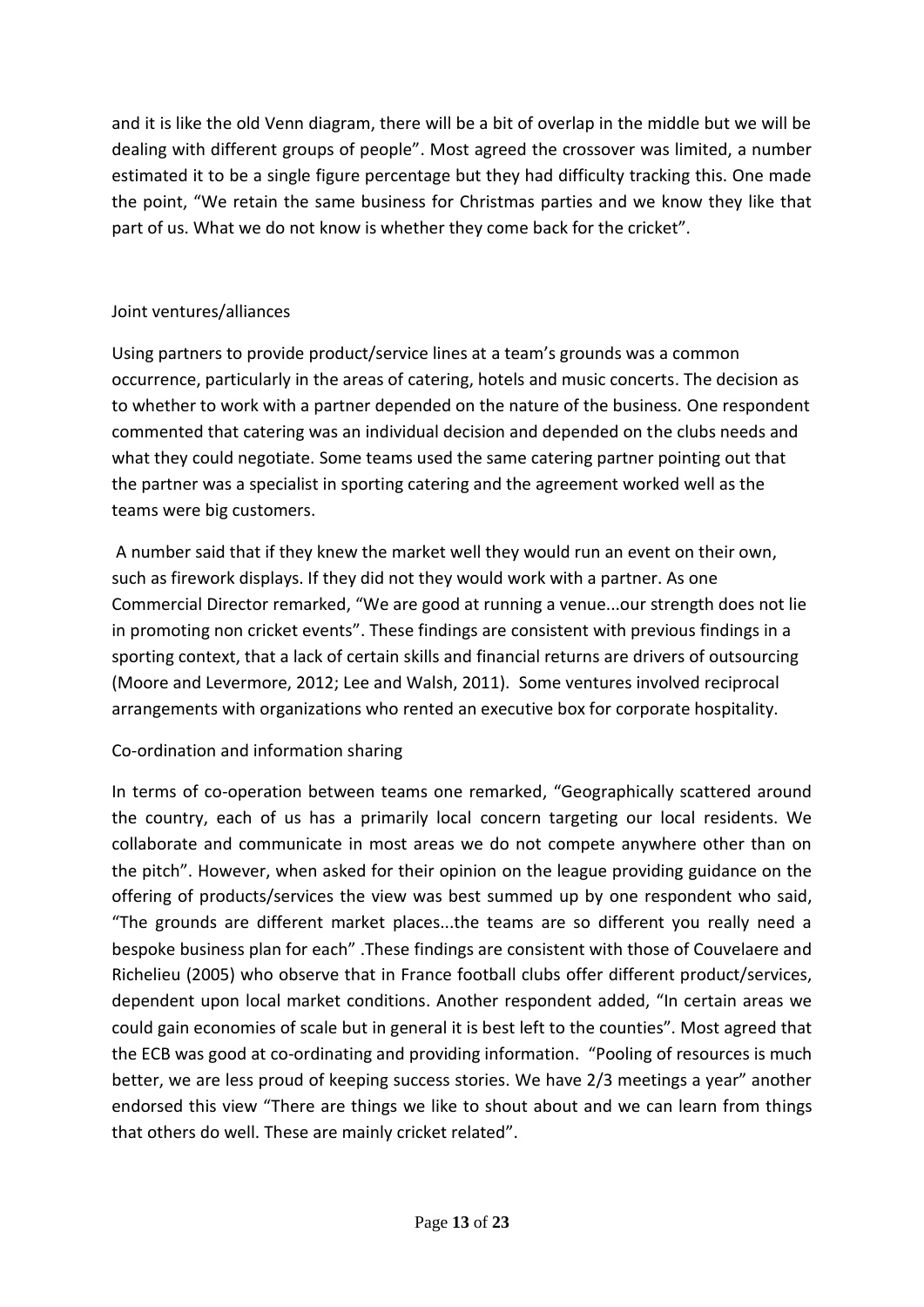## The product/service portfolio

The research identified two broad categories within the portfolio, see figure 2. Those related to the core activity of the sport and targeted at fans and those that are concerned with utilizing the facilities and targeting a different market. The former was labelled sport products as it embraced both the match and the merchandise associated with it (Dolles and Söderman, 2005). The second category that emerged from the research was labelled facilities utilization and involved use of the venue and resources. As table 1 shows a portfolio based approach is necessary in this case because income from the core activity, cricket is limited and insufficient for financial viability. These are extensions based on the ability to transfer expertise (Aaker and Keller, 1990), in this case from running a professional sports team.

Apostolopoulou's (2002) Types of extension strategies typology was used as a conceptual framework for the sport products category only. However, there was a need to adapt it and include the core activity of the match as the focus is on the entire product/service range offered by a team. Combining the core and the activities that surround a match, the auxiliary features (Couvelaere and Richelieu, 2005) led to the development of a category labelled attendance related. This incorporates all entertainment activities that are part of the match, such as bands and cheerleaders.

The sport related extensions she identified includes additional teams/leagues which are more applicable to governing bodies as opposed to individual teams. However, some of the activities in this category such as coaching are concerned with participation in the sport and this was the label that was used. In this instance it is a condition of team's grants that they engage in this activity (ECB, 2010). Media and information related are combined into a media category as subsequent technological developments mean both can be delivered via electronic methods. The term affiliated was used to describe extensions that are linked to the core activity but can be consumed independently of it. For example a consumer does not have to use the catering facilities at a match and restaurants are used outside of matches.

The facilities utilization category that had not been included in the typology (Apostolopoulou, 2002) was divided into two subgroups that emerged from the interviews, Ongoing and Events. The former consists of those products/services which provide a continuous stream of income. These include lines such as hotels, restaurants, gyms and general shops selling merchandise not related to the core product. The latter subgroup refers to those which are irregular and ad hoc in their nature e.g. conferences, firework displays and music concerts. One of the features of this category is that many of these activities are likely to be provided with partners through joint ventures/alliances (Lee and Walsh, 2011).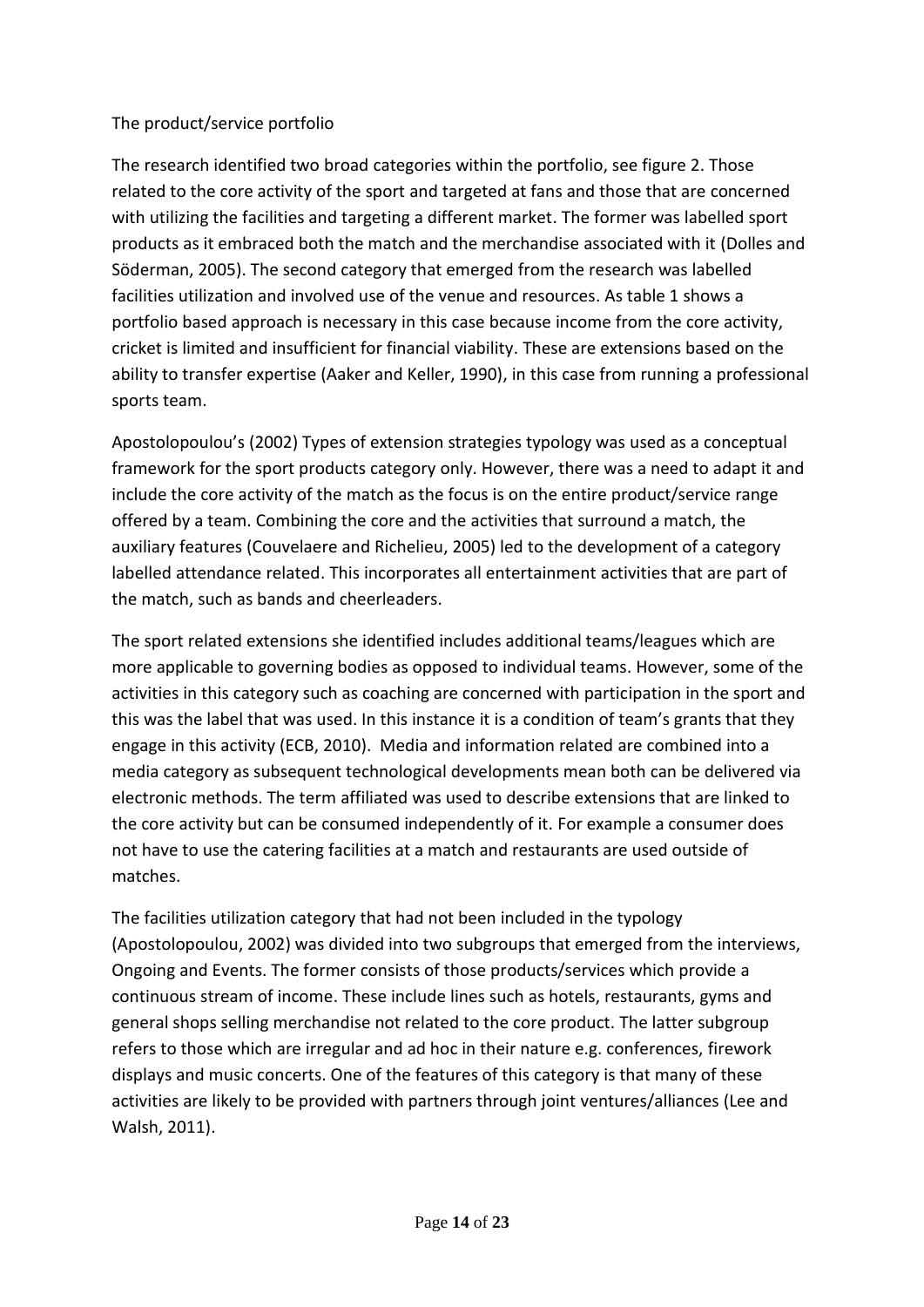

**Figure 2: The product/service portfolio of county cricket teams**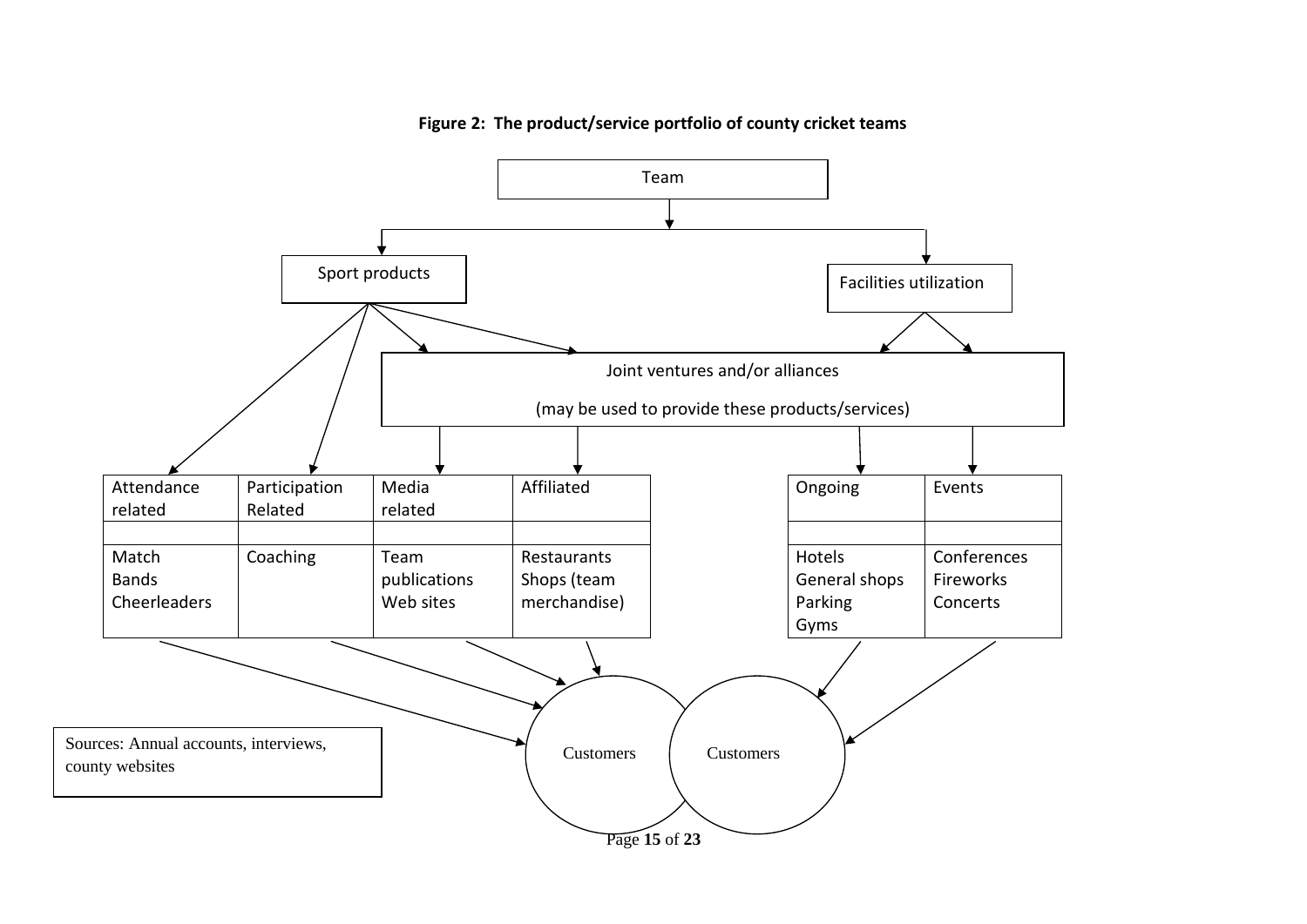## **Implications**

Sports clubs face constraints in the supply of their core product that are not applicable to most businesses. In the case of cricket they do not play matches from late September to early April. In some sports it may be possible to rely on income that it is generated from the sports product category to fans. However, in this context as figure 1 shows there is insufficient income within cricket and they have to offer a wider range of products/services for commercial viability. Although cricket is their raison d'être teams need to finance themselves by marketing products/services that are not related to the sport.

The findings of this study indicate that both governing bodies in sports and teams should acknowledge that that their core product, the match, is part of a portfolio of products/services. The theoretical contribution of the paper is in the addition to previous typologies of brand extensions that are not aimed at fans, but at a different market (Apostodoulou, 2002). In terms of management and strategy the league governing body decide on the provision of the attendance related subgroup. They are also likely to be highly influential in outlining strategy in the participation related and to a certain extent media related subgroups. This will be done through imposing obligations on the teams that are a condition of league membership. These may also entail commitments of a social nature, such as encouraging participation (Morrow, 2013). The other sub group within the sport products category, affiliated and the facilities utilization category are largely determined by local market conditions. Teams, particularly those that are SMEs need to develop their brand on a regional basis (Couvelaere and Richelieu, 2005) developing commercial relationships with local companies and organizations (Abosag et al., 2012; Smith, 2009). In the context of cricket this approach can be regarded as successful as none has yet to cease operating.

Where cricket teams serve as a model for other sports is the ability to transfer expertise they have developed in running a professional sports team. This they have done in a range of activities in their local community, particularly those related to leisure and health. Facilities utilization provides a touch point between a team's brand and its customers (Walsh et al. 2012) but in this case it was not clear if they are fans of the team or just users of the facilities and to what extent this enhances the team brand (Aaker and Keller, 1990). The general consensus is that they are different markets and should be segmented and marketed to differently, though some attempts should be made to cross sell.

What might be a better strategy for the ECB and other governing bodies in sport is to develop an abstract meaning for their sport and the facilities it offers (Campbell and Kent, 2002; Park et al., 1991). This could be then used to market the portfolios at a national level as governing bodies generally have far greater resources and geographical reach than the individual teams. In cricket this would need to take account of their differences from the national team, although as Walsh et al. (2012) observe any image will be strongly linked to the sport itself. This meaning needs to encompass the fact that the offering of the teams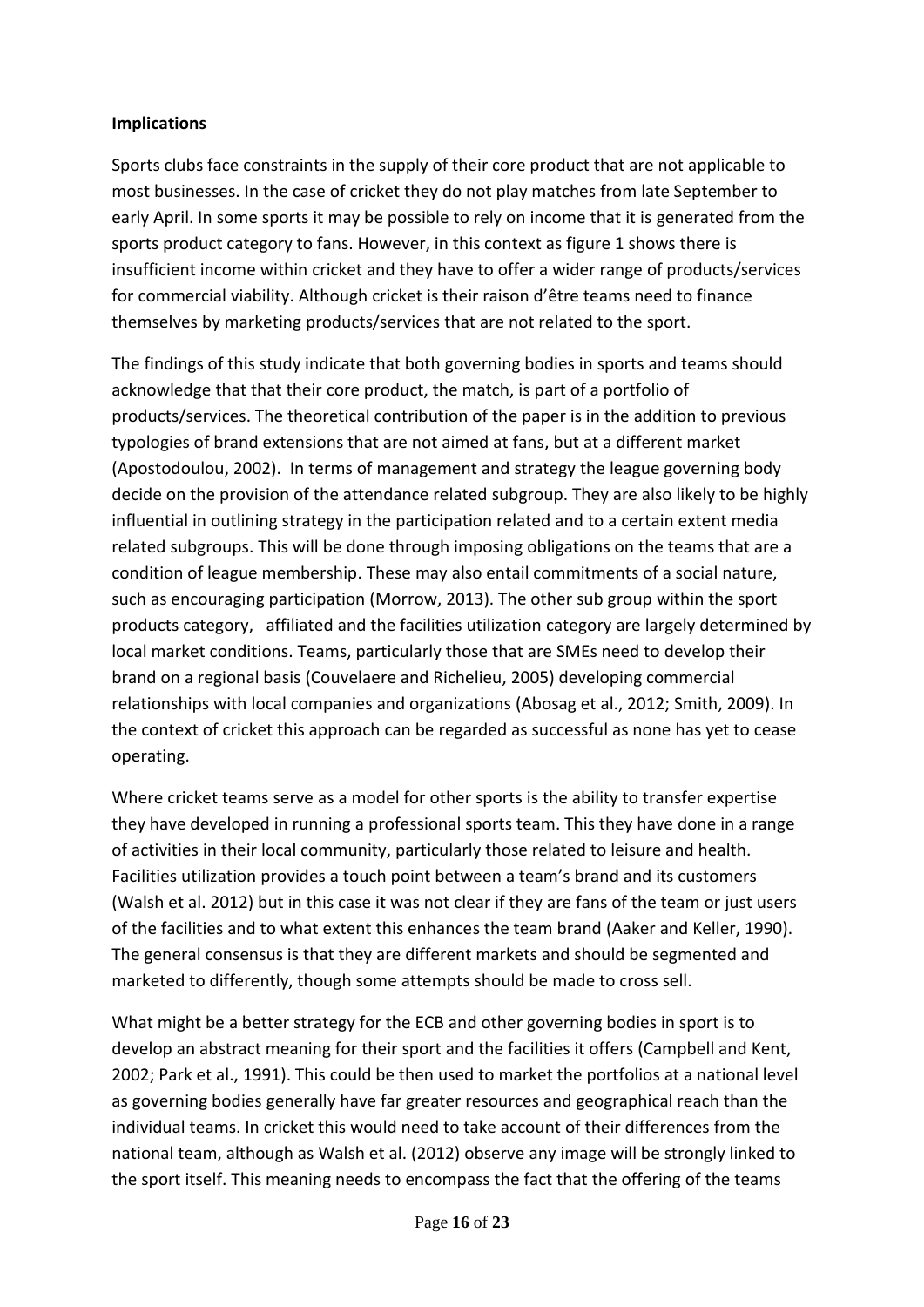goes beyond their core product of cricket and that they have developed expertise in other activities such as the staging of leisure and business events. The issues of promotion and market positioning falls outside the scope of this article but one respondent pointed out that corporate customers liked the atmosphere, the green and the open space of their club.

## **Conclusions**

The sport operates on what Andreff and Staudohar (2000) describe as the contemporary model of finance, with a heavy reliance on broadcasting income. Though their core activity is staging cricket matches the lack of income from this activity has led the teams to offer a portfolio of products/services to ensure their survival. Apostolopoulou's (2002) typology was revised to incorporate a further category, facilities utilization which was concerned with deriving income from their resources. These differ from brand extensions that had previously been identified in the literature, as they are not aimed at a team's fans but at a different market, though there may be some overlap (Richelieu and Desbordes, 2013).

This adds an additional stream of income to the four identified by Mason (1999) fans who attend games, broadcasters, local communities and commercial partners. This fifth stream, facilities utilization, is important in this and probably other sporting contexts as it helps ensure commercial viability. These consumers, who may be individuals or organizations, differ from the commercial partners previously identified as their interest is primarily the facilities of the team as opposed to the core activity of the sport.

This segment is likely to be marketed to in a different manner to consumers of the sport. In this case a lot of the activities associated with the sport are marketed by the governing body and operate on a national level. The facilities utilization products/services are managed by the counties, which operate on a regional basis. In many instances partners are involved as products/services are provided through joint ventures/alliances. This is particularly evident in activities such as music concerts and catering. Knowledge of this market segment is important because facilities use brings people and organizations into contact with the sport and this may lead to increased involvement, though the evidence in this case is only anecdotal. This stream also needs to be considered when marketing the sport as it provides broadcasters and sponsors with access to markets (Borland and MacDonald, 2003). This may be overlooked if access to consumers is only considered from a team spectator perspective.

## **Limitations and further research**

The research was conducted in the context of a single sport and from a supplier perspective. The author believes that the findings are likely to have relevance to sports where income from the sport itself is insufficient for commercial viability. However, further research is needed to establish whether these findings apply and the types of portfolios offered.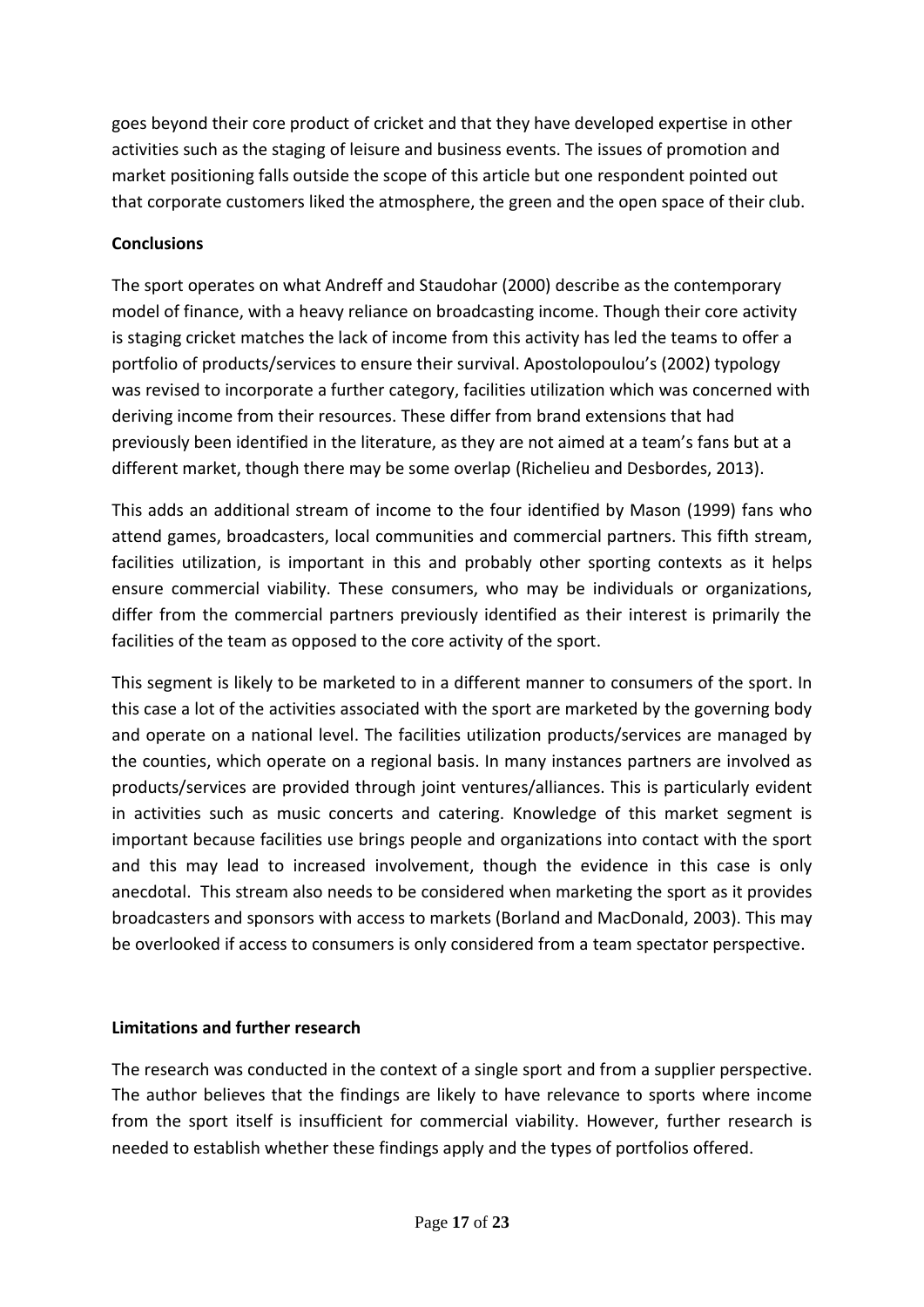It also remains unclear as to the extent to which usage of facilities leads to involvement with the sport. It is an area that is ripe for investigation from both an academic and practitioner perspective. A number of respondents pointed out that the qualities of their databases were improving and it was something they may be able to do in the future. Abstract meaning is another area that is worthy of investigation. In particular how it can be established for a sporting team's portfolio and how perception of it may differ by market segment.

## **References**

Aaker, D. A. (1996). *Building strong brands.* New York, NY, Free Press.

Aaker, D.A. and Keller K.L. (1990). "Consumer evaluations of brand extensions*", Journal of Marketing*, 54, pp27-41.

Abosag, I., Roper, S. and Hind, H. (2012). "Examining the relationship between brand emotion and brand extension among supporters of professional football clubs", *European Journal of Marketing,* Vol. 46, No. 9, pp. 1233-1251.

Andreff, W.P. and Staudohar, P.D. (2000). "The evolving European model of professional sports finance", Journal *of Sports Economics*, Vol. 1, No.3, August pp. 257-276.

Apostolopoulou, A. (2002). "Brand extensions by U.S. professional sport teams: Motivations and keys to success", *Sport Marketing Quarterly,* Vol*.*11, No. 4, pp. 205-214.

Bennett, R, Ali-Choudhary, R. and Mousley, M. (2007). "Television viewers' motivations to follow the 2005 Ashes Test series: implications for the rebranding of English cricket", Journal *of Product & Brand Management,* Vol. 16, No. 1, pp. 23-37.

Borland, J. and MacDonald, R. (2003). "Demand for sport", *Oxford Review of Economic Policy*, Vol.19, No. 4, pp. 478-502.

Campbell, R. and Kent, A. (2002). "Brand extension evaluation: The case of NFL Europe" *Sport Marketing Quarterly,* Vol*.*11, No. 2, pp. 117-120.

Chadwick, S. and Clowes, J. (1998). "The use of extension strategies by clubs in the English Football Premier league", *Managing Leisure,* Vol.3, No.4, pp. 194-203.

Couvelaere, V. and Richelieu, A. (2005). "Brand strategy in professional sports: The case of French soccer teams", *European Sport Management Quarterly,* Vol. 5, No.1, pp. 23-46.

Dawes Farquhar, J. (2012). *Case Study Research for Business*, Sage, London.

Deloitte (2012). "Fan power. Football Money League", available at: [http://www.deloitte.com/view/en\\_GB/uk/industries/sportsbusinessgroup/sports/football/d](http://www.deloitte.com/view/en_GB/uk/industries/sportsbusinessgroup/sports/football/deloitte-football-money-league/index.html) [eloitte-football-money-league/index.html](http://www.deloitte.com/view/en_GB/uk/industries/sportsbusinessgroup/sports/football/deloitte-football-money-league/index.html) (accessed 24 February 2012)

Derbyshire County Cricket Club (2010*). Annual Report and Statement of Accounts for 2009*. Derbyshire County Cricket Club, Derby.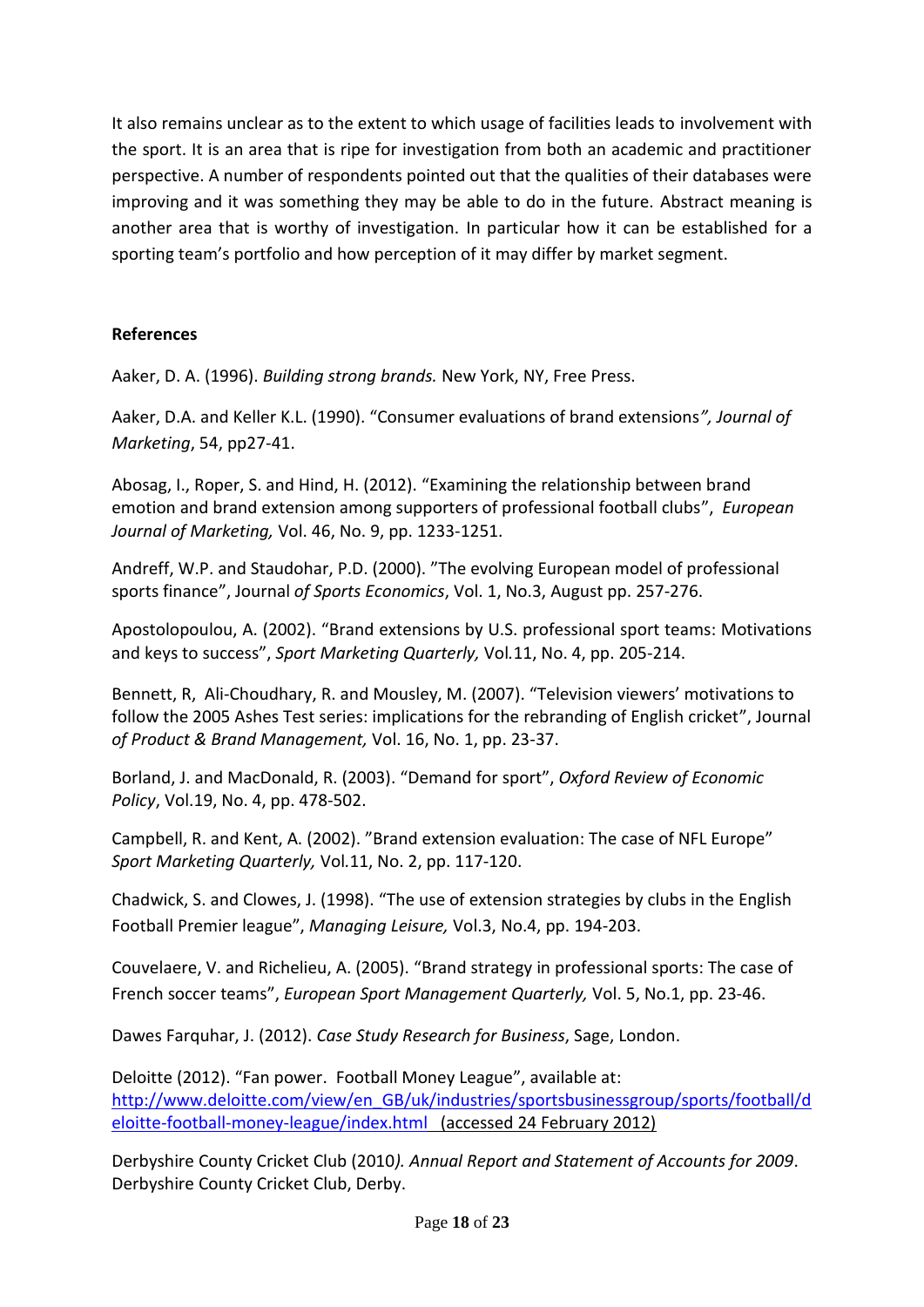Dolles, H. and Söderman, S. (2005). "Globalization of sports-The case of professional football and it's international management challenges" working paper, German Institute for Japanese Studies, 05/1.

Durham County Cricket Club (2010). *Annual Report and Statement of Accounts for 2009*. Durham County Cricket Club, Chester-le-Street.

England & Wales Cricket Board (2010). *Annual Report 2009,* available at: <http://static.ecb.co.uk/files/ecb-annual-report-2009-11060.pdf>(accessed 3 June 2010)

Essex County Cricket Club (2010). *Annual Report and Statement of Accounts for 2009*. Essex County Cricket Club, Chelmsford.

Garrahan, M. and Owen, D. (2005). "County cricket club administrators take a realistic look at the world of commerce", available at: [http://www.ft.com/cms/s/0/c316c804-1117-11da](http://www.ft.com/cms/s/0/c316c804-1117-11da-adc0-00000e2511c8.html)[adc0-00000e2511c8.html.](http://www.ft.com/cms/s/0/c316c804-1117-11da-adc0-00000e2511c8.html) (accessed 12 February 2011).

Gibbert, M., Ruigrok, W. and Wick, B. (2008). "What passes as a rigorous case study?" Strategic *Management Journal,* Vol. 29, pp.1465-74.

Gibson, R. (2010). "Counties counting coppers", *The Wisden Cricketer*, February, p. 16.

Gillis, R. (2009). "Brand awareness", *The Wisden Cricketer*, February, pp. 40-41.

Gillis, R. (2010). "The TV rights and the TV wrongs", *The Wisden Cricketer*, January, p. 14.

Gladden J.M., Irwin, R.L. and Sutton, W.A. (2001)." Managing North American major professional sports teams in the new millennium: A focus on building brand equity", *Journal of Sport Management,* Vol. *15, pp.297-317.*

Glamorgan County Cricket Club (2010). *Annual Report and Statement of Accounts for 2009.*  Glamorgan County Cricket Club, Cardiff.

Gloucestershire County Cricket Club (2010). *Annual Report and Statement of Accounts for 2009*. Gloucestershire County Cricket Club, Bristol.

Hill, J.S. and Vincent, J.(2006). "Globalisation and sport branding: the case of Manchester United ", *International Journal of Sports Marketing and Sponsorship*, May, pp. 213-230.

Hyde, C. and Pritchard, A.R. (2009). "Twenty 20 cricket: an examination of the critical success factors in the development of the competition", *International Journal of Sports Marketing and Sponsorship*, Vol.10, No. 2, pp. 150-160.

Jones, K. (2012). "Sta£e of the Nation", *SPIN ,*May/June, pp. 48-59.

Kent County Cricket Club (2010). *Annual Report and Statement of Accounts for 2009*. Kent County Cricket Club, Canterbury.

Kern, A., Schwarzmann, M. and Wiedenegger, A. (2012). "Measuring the efficiency of English Premier League football. A two-stage data envelopment analysis approach", *Sport, Business and Management: An International Journal*, Vol.3, No.2, pp. 177-195.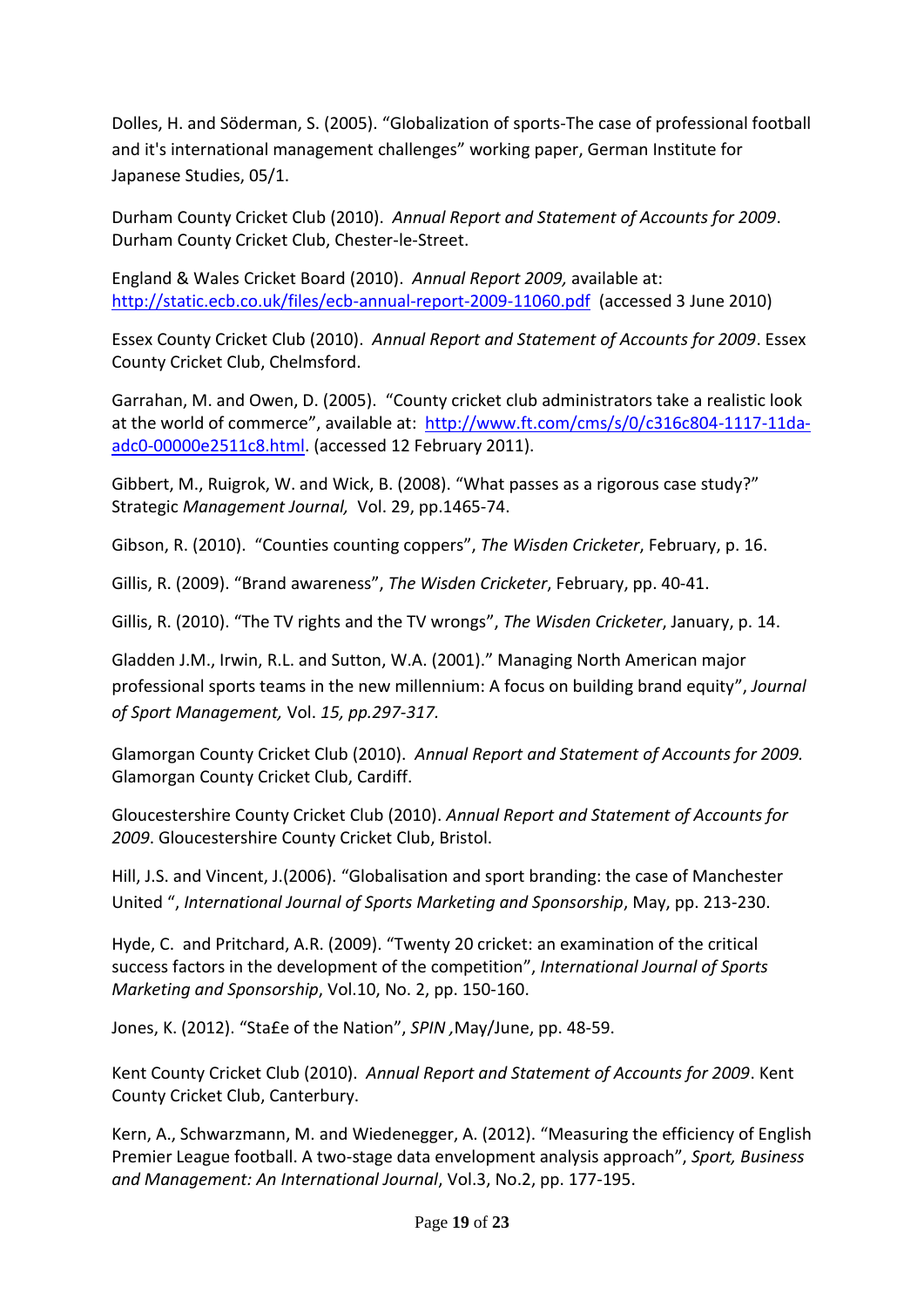Kuenzel, S. and Yassim, M (2010). "Game experience: an analysis of English and Welsh domestic cricket spectators", *International Journal of Nonprofit Voluntary Sector Marketing,*  Vol.15, pp.52-66.

Lancashire County Cricket Club (2010). *Annual Report and Statement of Accounts for 2009*. Lancashire County Cricket Club, Manchester.

Lee, S. and Walsh, P. (2011). " SWOT and AHP hybrid model for sport marketing outsourcing using a case of intercollegiate sport", *Sport Management Review,* Vol. *14,* pp*. 361-69.* 

Leicestershire County Cricket Club (2010). *Annual Report and Statement of Accounts for 2009.* Leicestershire County Cricket Club, Leicester.

Mason, D.S. (1999). "What is the sports product and who buys it? The marketing of professional sports leagues", *European Journal of Marketing*, Vol. 33, No.3/4, pp. 402-418.

Middlesex County Cricket Club (2010). *Annual Report and Statement of Accounts for 2009*. Middlesex County Cricket Club, London.

Mintel (2006, February). "Cricket and Rugby-UK" available from: <http://oxygen.mintel.com/sinatra/oxygen/display/id=173583> . (accessed 6 June, 2010)

Moore, N. and Levermore, R. (2012). "Can business parameters of small and medium-sized enterprises be applied?", *Sport, Business and Management: An International Journal*, Vol. 2, No.3, pp. 196-209.

Morrow, S. (2013). "Football club financial reporting: time for a new model?", *Sport, Business and Management: An International Journal,* Vol.3, No. 4, pp. 297-311.

Northamptonshire County Cricket Club (2010*) Annual Report and Statement of Accounts for 2009*. Northamptonshire County Cricket Club, Northampton.

Nottinghamshire County Cricket Club (2010*). Annual Report and Statement of Accounts for 2009*. Nottinghamshire County Cricket Club, Nottingham.

O'Reilly, N.J. and Nadeau, J.P. (2006). "Revenue generation in professional sport: a diagnostic analysis", *International Journal of Sport Management and Marketing,* Vol*.* 1, No.4, pp. 311-330.

Papadimitriou, D., Apostolopoulou, A. and Loukas, I. (2004) "The role of perceived fit in fans' evaluation of sports brand extensions", *International Journal of Sports Marketing and Sponsorship*, July, pp. 31-48.

Park, C.W., Milberg, S. And Lawson, R. (1991). "Evaluation of brand extensions: The role of product feature similarity and brand concept consistency", *Journal of Consumer Research,* 18, pp. 185-193.

Paton, D. and Cooke, A. (2005). "Attendance at county cricket: an economic analysis", Journal *of Sports Economics,* Vol. 6, No.24, pp. 24-45.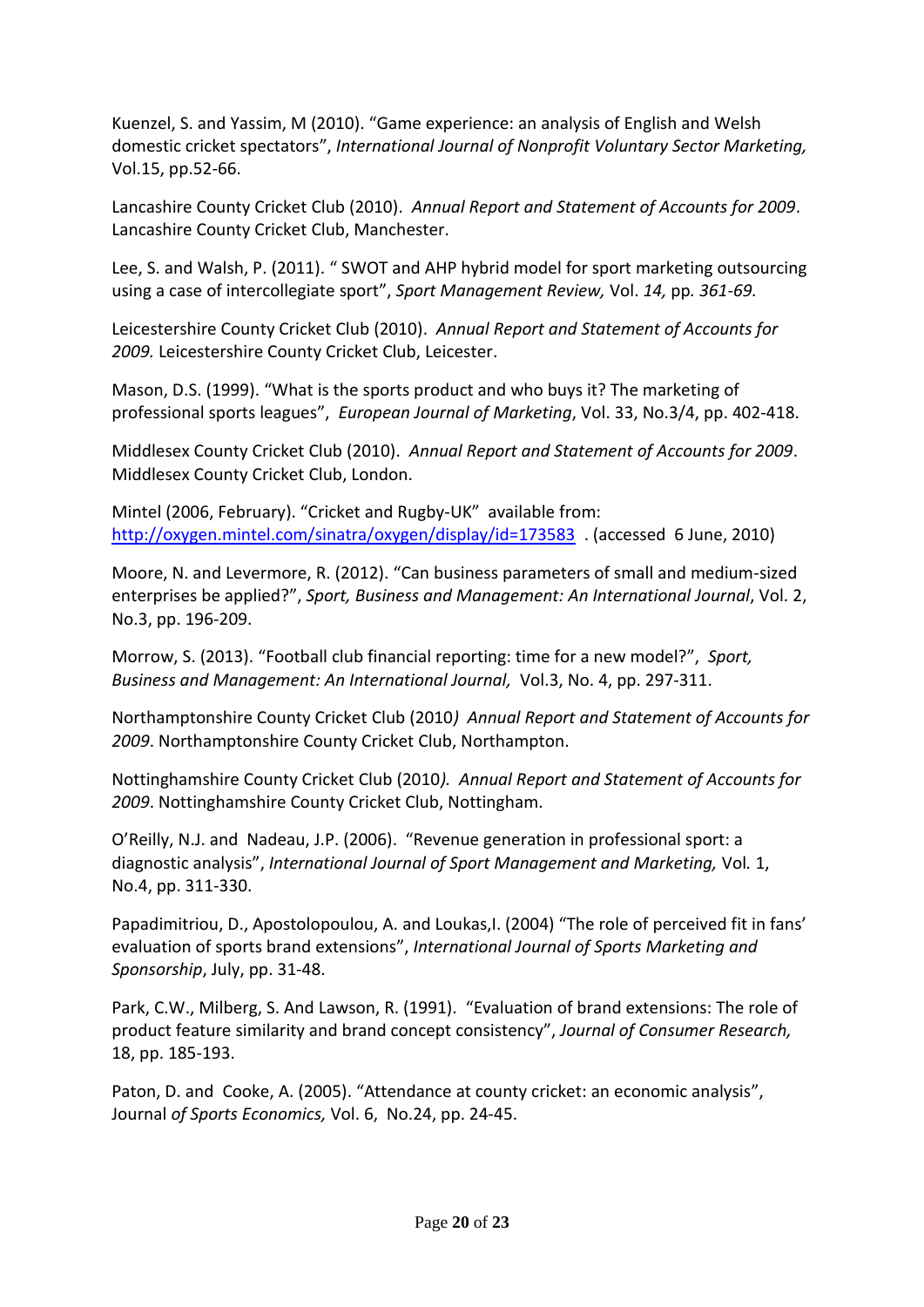Pengelly, M.(2006, May 25). "ECB/NatWest four-year sponsorship deal". available at: <http://www.guardian.co.uk/sport/2006/may/25/cricket.gdnsport3>(accessed 14 June 2011)

Preston, I. (2006). "The economics of cricket", in Andreff, W. and Szymanski, S. (Eds) *Handbook on the economics of sport,* Edward Elgar, Cheltenham, UK, pp. 585-593.

Pritchard, A. (2011). "Between a base and a footplace", *International Journal of Sports Marketing and Sponsorship,* Vol. 12, No.2, pp. 153-166.

Richelieu, A. and Desbordes, M. (2013). "Sports teams and equipment manufacturers going international. The strategic leverage of co-branding", *Sport, Business and Management: An International Journal*, Vol.3, No.1, pp. 63-77.

Rose Bowl Plc (2010). *Report and Financial Statements Year Ended 31 December 2009*. The Rose Bowl, Southampton.

Rosebowlplc.com (2011). "Vision, mission statements & values", available at: <http://www.rosebowlplc.com/pages/vision-mission-statements-values.co.uk>(accessed 12 September 2011).

Schramm, W. (1971). *Notes on case studies of instrumental media projects*. Working paper for the Academy for Educational Development, Washington, DC.

Shibli, S. and Wilkinson-Riddle, G.J. (1997). "The financial health of English cricket: An analysis based upon the 1995 annual reports and financial statement of the 18 first class counties", *Journal of Applied Accounting Research*, Vol. IV, No. 1, pp. 4-36.

Shibli, S. and Wilkinson-Riddle, G.J. (1998). "An examination of the first class county cricket championship as an effective structure for producing equivalently proficient Test match teams", *Managing Leisure*, Vol.3, No. 2, pp 85-97.

Smith, D.W. (2009). "*Twenty20 Vision-The commercial future of cricket?",* International Marketing Reports Ltd.

Somerset County Cricket Club (2010). *Annual Report and Statement of Accounts for 2009*. Somerset County Cricket Club, Taunton..

Stern, J. (2011). "Counting the cost", *The Wisden Cricketer*, May, p. 10.

Stoner, C. (2013) "County cricket's commercial crusade for the  $21<sup>st</sup>$  century", available at: <http://www.espncricinfo.com/magazine/content/story/629323.html> (accessed 3 June 2013)

Surrey County Cricket Club (2010). *Annual Report and Statement of Accounts for 2009*. Surrey County Cricket Club, London.

Sussex County Cricket Club (2010). *Annual Report and Statement of Accounts for 2009*. Sussex County Cricket Club, Hove.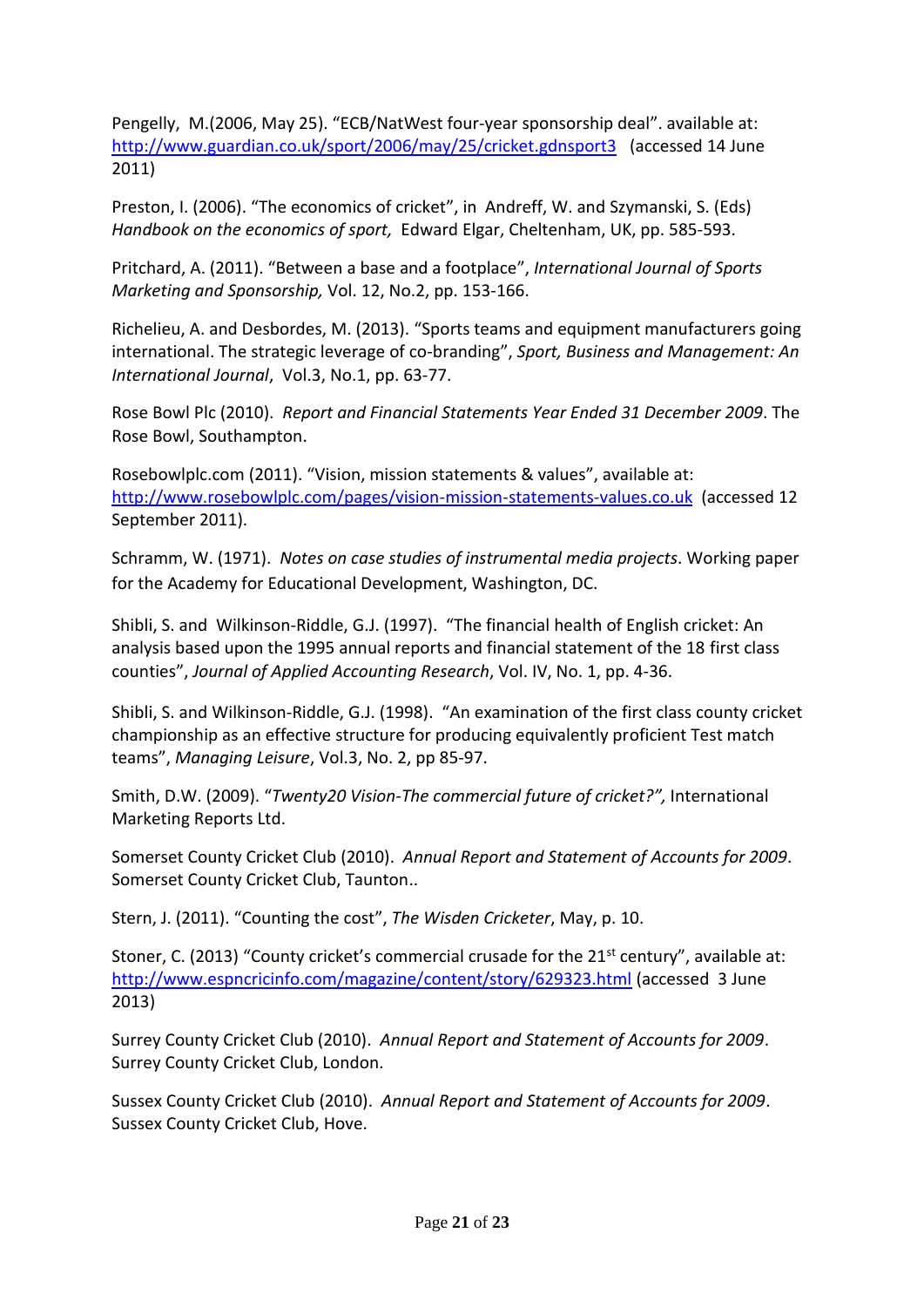Tennant, I. (2007). "It is important the England side and captain set the right tone", available at<http://www.timesonline.co.uk/tol/sport/cricket/article2532690.ece> (accessed 4 June 2010).

The Economist (2003). "Adapt or die", June 21, p. 33.

Tauber, E.M. (1988). "Brand leverage: Strategy for growth in a cost control world". *Journal of Advertising Research,* August-September, pp26-30.

Wagg, S. (2012). "The four day game doesn't pay the bills: Leicestershire, 2010-11: A case study in the contemporary political economy of county cricket", *Sport in Society,* Vol.14, No.10, pp. 1407-20.

Walsh, P., Chien, C-I.J. and Ross, S.D. (2012). "Sport teams as brand extensions: A case of Taiwanese baseball"*, Sport Marketing Quarterly,* Vol.21, No.3, pp.138-146.

Walsh, P. and Lee, S. (2012). "Development of a brand extension decision-making model for professional sport teams", *Sport Marketing Quarterly,* Vol. *2*1, No. 4, pp. 232-242.

Walsh, P. and Ross, S.D. (2010). "Examining brand extensions and their potential to dilute team brand associations"*, Sport Marketing Quarterly,* Vol.19, No.4, pp. 196-206.

Warwickshire County Cricket Club (2010). *Annual Report and Statement of Accounts for 2009.* Warwickshire County Cricket Club, Edgbaston.

Worcestershire County Cricket Club (2010*). Annual Report and Statement of Accounts for 2009.* Worcestershire County Cricket Club, Worcester.

Wright, G. (2011). *Behind the boundary: Cricket at a crossroads*. A&C Black, London.

Yin, R.K. (2014). Case Study Research: Design and Methods (5th Edition), Sage, California.

Yorkshire County Cricket Club (2010). *Annual Report and Statement of Accounts for 2009*. Yorkshire County Cricket Club, Leeds.